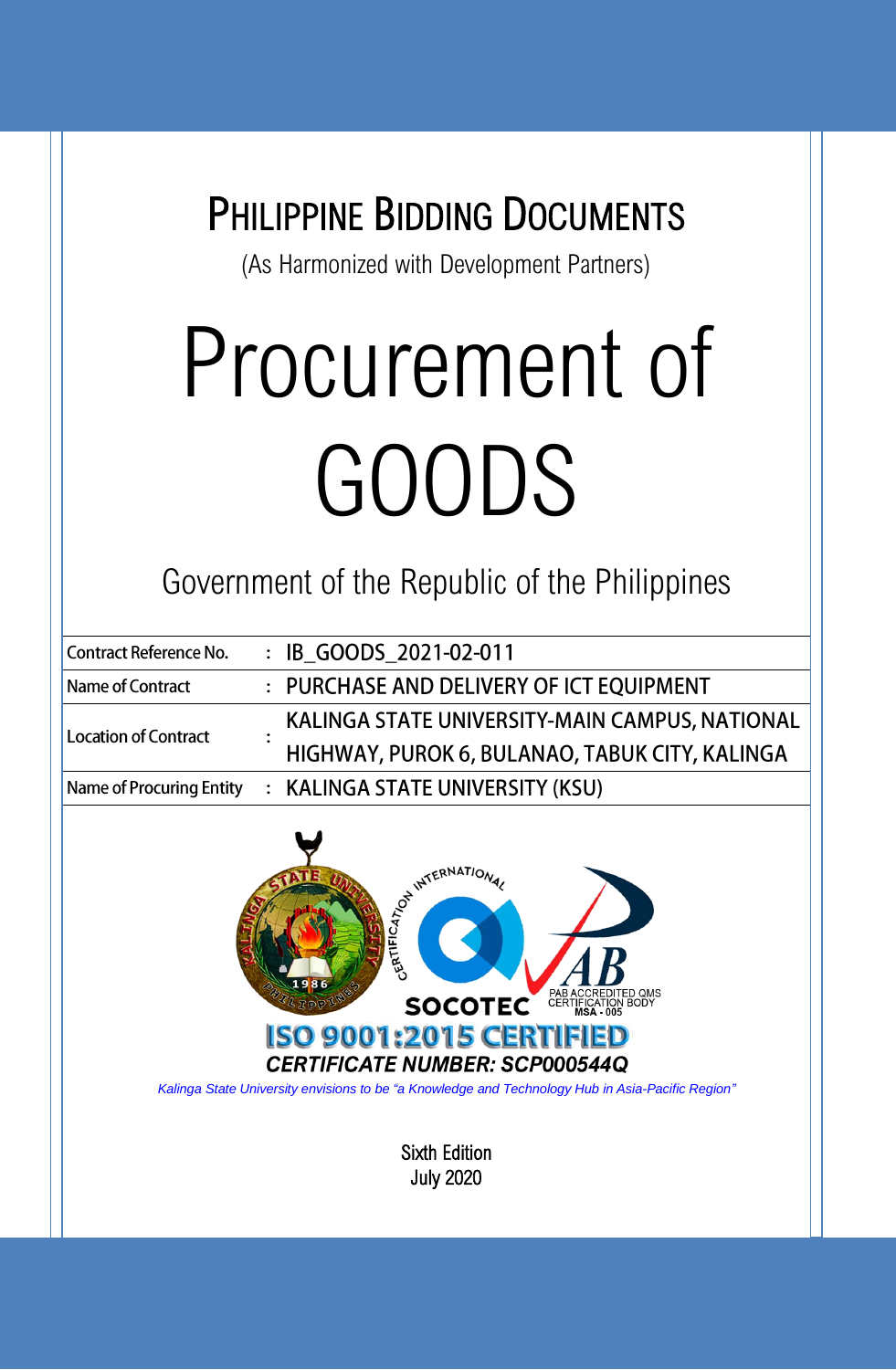

BIUS AND AWARDS COMMITTEE procurementservice\_bac@ksu.edu.ph (074) 627-5321

Republic of the Philippines<br> **KALINGA STATE UNIVERSITY**<br>
Purok 6, Bulanao, Tabuk City, Kalinga 3800

### Table of Contents

| 1.  |                                                                    | 8  |
|-----|--------------------------------------------------------------------|----|
| 2.  |                                                                    | 8  |
| 3.  |                                                                    | 8  |
| 4.  | Corrupt, Fraudulent, Collusive, and Coercive Practices             | 8  |
| 5.  |                                                                    | 8  |
| 6.  |                                                                    | 9  |
| 7.  |                                                                    | 9  |
| 8.  |                                                                    | 9  |
| 9.  | Clarification and Amendment of Bidding Documents                   | 9  |
| 10. | Documents comprising the Bid: Eligibility and Technical Components | 9  |
| 11. |                                                                    | 9  |
| 12. |                                                                    | 10 |
| 13. |                                                                    | 10 |
| 14. |                                                                    | 10 |
| 15. |                                                                    | 10 |
| 16. |                                                                    | 10 |
| 17. |                                                                    | 11 |
| 18. |                                                                    | 11 |
| 19. |                                                                    | 11 |
| 20. |                                                                    | 11 |
| 21. |                                                                    | 11 |
|     |                                                                    |    |
|     |                                                                    |    |
| 1.  |                                                                    | 15 |
| 2.  |                                                                    | 15 |
| 3.  |                                                                    | 15 |
| 4.  |                                                                    | 15 |
| 5.  |                                                                    | 15 |
| 6.  |                                                                    | 15 |
|     |                                                                    |    |
|     |                                                                    |    |
|     |                                                                    |    |
|     |                                                                    |    |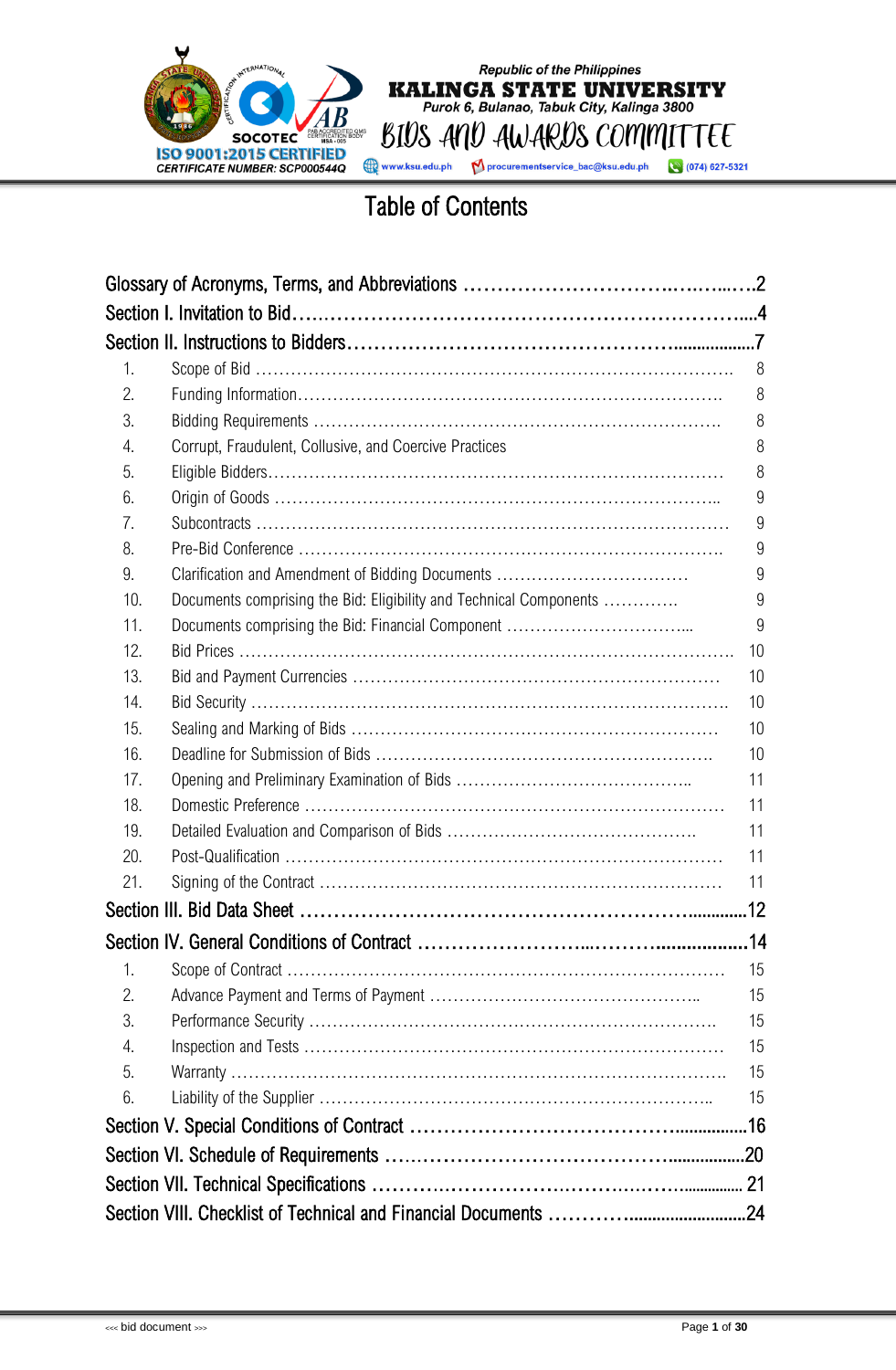

## <span id="page-2-0"></span>*Glossary of Acronyms, Terms, and Abbreviations*

ABC – Approved Budget for the Contract.

BAC – Bids and Awards Committee.

Bid – A signed offer or proposal to undertake a contract submitted by a bidder in response to and in consonance with the requirements of the bidding documents. Also referred to as *Proposal* and *Tender.* (2016 revised IRR, Section 5[c])

Bidder – Refers to a contractor, manufacturer, supplier, distributor and/or consultant who submits a bid in response to the requirements of the Bidding Documents. (2016 revised IRR, Section 5[d])

Bidding Documents – The documents issued by the Procuring Entity as the bases for bids, furnishing all information necessary for a prospective bidder to prepare a bid for the Goods, Infrastructure Projects, and/or Consulting Services required by the Procuring Entity. (2016 revised IRR, Section 5[e])

**BIR** – Bureau of Internal Revenue.

BSP – Bangko Sentral ng Pilipinas.

Consulting Services – Refer to services for Infrastructure Projects and other types of projects or activities of the GOP requiring adequate external technical and professional expertise that are beyond the capability and/or capacity of the GOP to undertake such as, but not limited to: (i) advisory and review services; (ii) pre-investment or feasibility studies; (iii) design; (iv) construction supervision; (v) management and related services; and (vi) other technical services or special studies. (2016 revised IRR, Section 5[i])

CDA - Cooperative Development Authority.

Contract – Refers to the agreement entered into between the Procuring Entity and the Supplier or Manufacturer or Distributor or Service Provider for procurement of Goods and Services; Contractor for Procurement of Infrastructure Projects; or Consultant or Consulting Firm for Procurement of Consulting Services; as the case may be, as recorded in the Contract Form signed by the parties, including all attachments and appendices thereto and all documents incorporated by reference therein.

- CIF Cost Insurance and Freight.
- CIP Carriage and Insurance Paid.
- CPI Consumer Price Index.
- DDP Refers to the quoted price of the Goods, which means "delivered duty paid."
- DTI Department of Trade and Industry.
- $EXW Ex$  works.
- FCA "Free Carrier" shipping point.
- FOB "Free on Board" shipping point.

Foreign-funded Procurement or Foreign-Assisted Project– Refers to procurement whose funding source is from a foreign government, foreign or international financing institution as specified in the Treaty or International or Executive Agreement. (2016 revised IRR, Section 5[b]).

**Framework Agreement** – Refers to a written agreement between a procuring entity and a supplier or service provider that identifies the terms and conditions, under which specific purchases, otherwise known as "Call-Offs," are made for the duration of the agreement. It is in the nature of an option contract between the procuring entity and the bidder(s) granting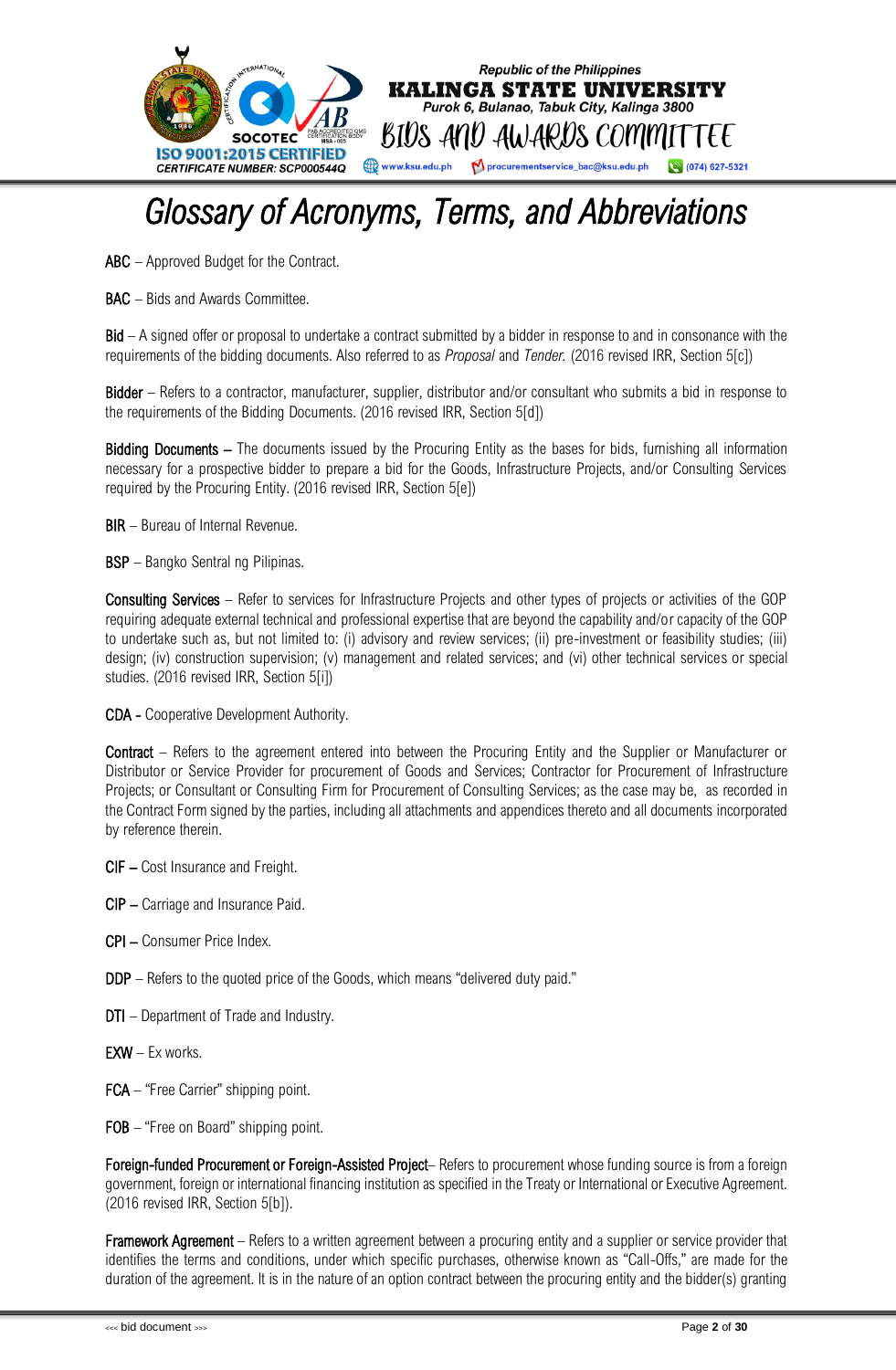

the procuring entity the option to either place an order for any of the goods or services identified in the Framework Agreement List or not buy at all, within a minimum period of one (1) year to a maximum period of three (3) years. (GPPB Resolution No. 27-2019)

GFI – Government Financial Institution.

GOCC – Government-owned and/or –controlled corporation.

Goods – Refer to all items, supplies, materials, and general support services, except Consulting Services and Infrastructure Projects, which may be needed in the transaction of public businesses or in the pursuit of any government undertaking, project, or activity, whether in the nature of the Equipment, furniture, stationery, materials for construction, or personal property of any kind, including non-personal or contractual services such as the repair and maintenance of Equipment and furniture, as well as trucking, hauling, janitorial, security, and related or analogous services, as well as procurement of materials and supplies provided by the Procuring Entity for such services. The term "related" or "analogous services" shall include, but is not limited to, lease or purchase of office space, media advertisements, health maintenance services, and other services essential to the operation of the Procuring Entity. (2016 revised IRR, Section 5[r])

GOP – Government of the Philippines.

GPPB – Government Procurement Policy Board.

INCOTERMS – International Commercial Terms.

Infrastructure Projects – Include the construction, improvement, rehabilitation, demolition, repair, restoration, or maintenance of roads and bridges, railways, airports, seaports, communication facilities, civil works components of information technology projects, irrigation, flood control, and drainage, water supply, sanitation, sewerage, and solid waste management systems, shore protection, energy/power, and electrification facilities, national buildings, school buildings, hospital buildings, and other related construction projects of the government. Also referred to as *civil works or works*. (2016 revised IRR, Section 5[u])

LGUs – Local Government Units.

NFCC – Net Financial Contracting Capacity.

NGA – National Government Agency.

PhilGEPS - Philippine Government Electronic Procurement System.

Procurement Project – refers to a specific or identified procurement covering goods, infrastructure project, or consulting services. A Procurement Project shall be described, detailed, and scheduled in the Project Procurement Management Plan prepared by the agency, which shall be consolidated in the procuring entity's Annual Procurement Plan. (GPPB Circular No. 06-2019 dated 17 July 2019)

PSA – Philippine Statistics Authority.

SEC – Securities and Exchange Commission.

SLCC – Single Largest Completed Contract.

Supplier – refers to a citizen, or any corporate body or commercial company duly organized and registered under the laws where it is established, habitually established in business, and engaged in the manufacture or sale of the merchandise or performance of the general services covered by his bid. (Item 3.8 of GPPB Resolution No. 13-2019, dated 23 May 2019). Supplier, as used in these Bidding Documents, may likewise refer to a distributor, manufacturer, contractor, or consultant.

UN – United Nations.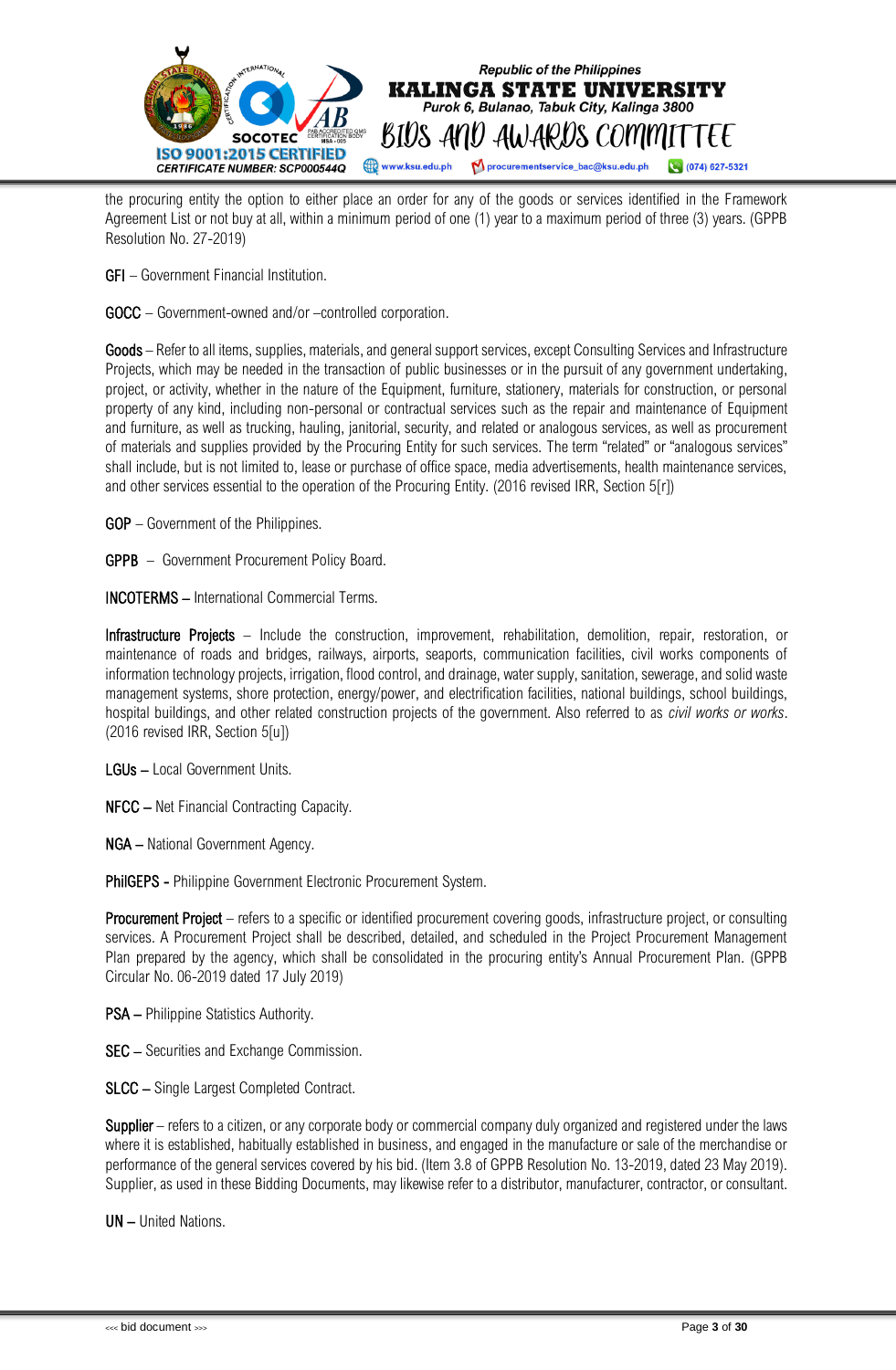<span id="page-4-0"></span>

## *Section I. Invitation to Bid*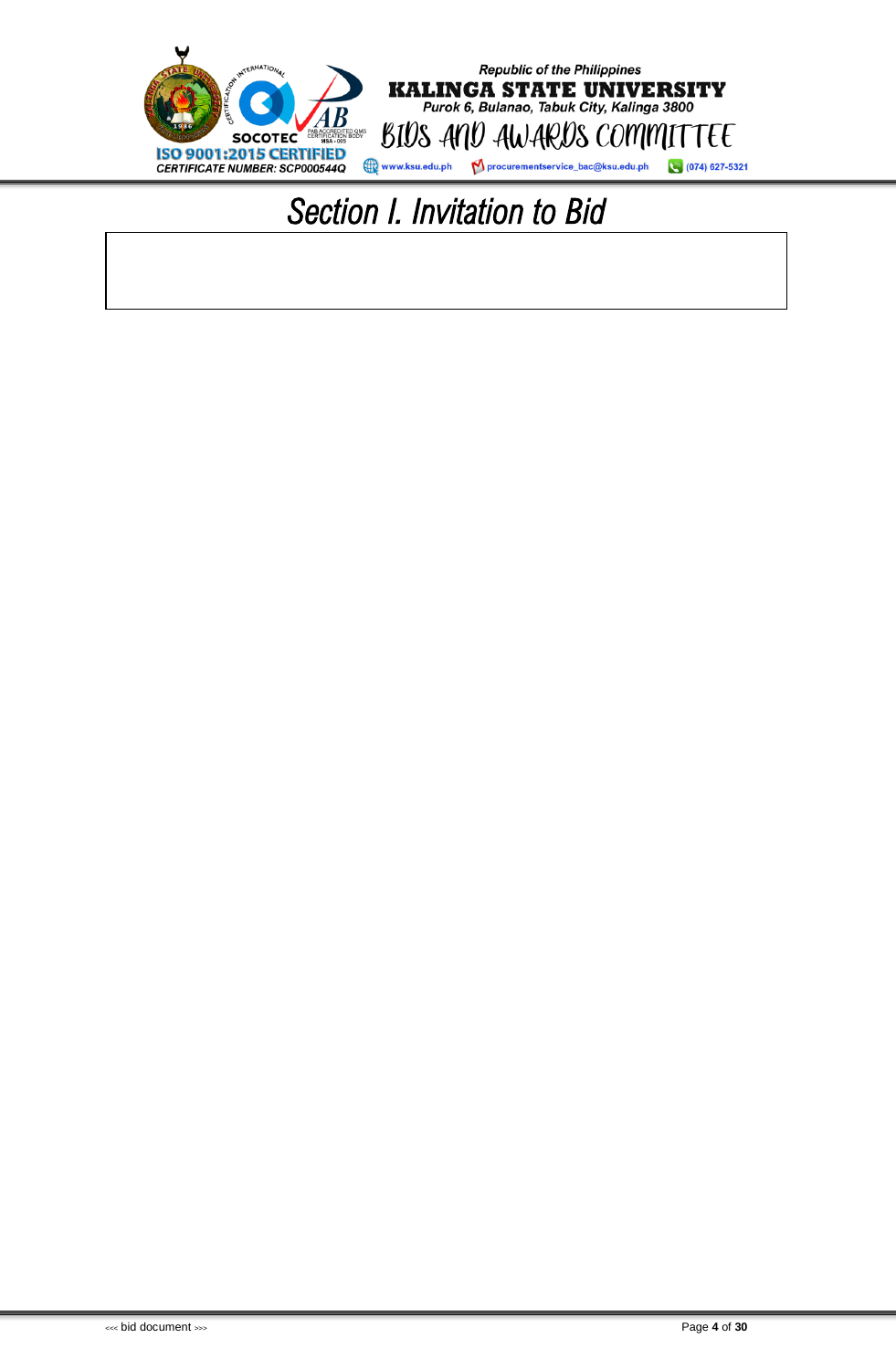

### Invitation to Bid for Purchase and Delivery of ICT Equipment

- 1. The Kalinga State University, through the Internally Generated Income Fund for CY 2020, intends to apply the sum of Three Million, Eight Hundred Ninety-Two Thousand, Eight Hundred Philippine Pesos (Php 3,892,800.00) being the total ABC to payments under the contract for Purchase and Delivery of ICT Equipment/ IB\_Goods\_2021-02-011*.* Bids received in excess of the ABC for each lot shall be automatically rejected at bid opening.
- 2. The Kalinga State University now invites bids for the above Procurement Project. Delivery of the Goods is required by forty-five (45) calendar days upon receipt of the Purchase Order. Bidders should have completed, within five (5) years from the date of submission and receipt of bids, a contract similar to the Project. The description of an eligible bidder is contained in the Bidding Documents, particularly in Section II (Instructions to Bidders).
- 3. Bidding will be conducted through open competitive bidding procedures using a non-discretionary "*pass/fail*" criterion as specified in 2016 revised Implementing Rules and Regulations (IRR) of Republic Act (RA) No. 9184.

Bidding is restricted to Filipino citizens/sole proprietorships, partnerships, or organizations with at least sixty percent (60%) interest or outstanding capital stock belonging to citizens of the Philippines, and to citizens or organizations of a country the laws or regulations of which grant similar rights or privileges to Filipino citizens, pursuant to RA No. 5183.

- 4. Prospective Bidders may obtain further information from Kalinga State University and inspect the Bidding Documents at the address given below during *office hours from 9 am to 4 pm*.
- 5. A complete set of Bidding Documents may be acquired by interested Bidders on February 22, 2021 (Monday) until 10 am of March 15, 2021 (Monday) from the given address and websites below, *and upon payment of the applicable fee for the Bidding Documents, pursuant to the latest Guidelines issued by the GPPB, in the amount of Five Thousand Philippine Pesos (Php 5,000.00).* The Procuring Entity shall allow the bidder to present its proof of payment for the fees *either in person or through electronic means.*
- 6. The Kalinga State University will hold a Pre-Bid Conference on March 3, 2021 (Wednesday), 10 am at the BAC Conference Room, Procurement Management Office, Administration Building, KSU-Main Campus, National Highway, Purok 6, Bulanao, Tabuk City, Kalinga, and/or through video conferencing or webcasting via Google Meet Platform at the link: meet.google.com/xfh-cjoz-bto, which shall be open to prospective bidders.
- 7. Bids must be duly received by the BAC Secretariat through manual submission at the office address indicated below, on or before 10 am on March 15, 2021 (Monday). Late bids shall not be accepted.
- 8. All Bids must be accompanied by a bid security in any of the acceptable forms and in the amount stated in **ITB** Clause 14.
- 9. Bid opening shall be on 10:01 am on March 15, 2021 (Monday) at the given address below and/or via Google Meet Platform at the link: meet.google.com/hgs-osqz-kxk. Bids will be opened in the presence of the bidders' representatives who choose to attend the activity.
- 10. Bidders should comply with the applicable provisions of Section 23.4.1.1 of 2016 Revised IRR of R.A. 9184 (Eligibility Criteria for Procurement of Goods) and with a modified set of requirements integrating eligibility documents and criteria for procurement of goods as provided in Annex D of the 2016 revised IRR of RA No. 9184.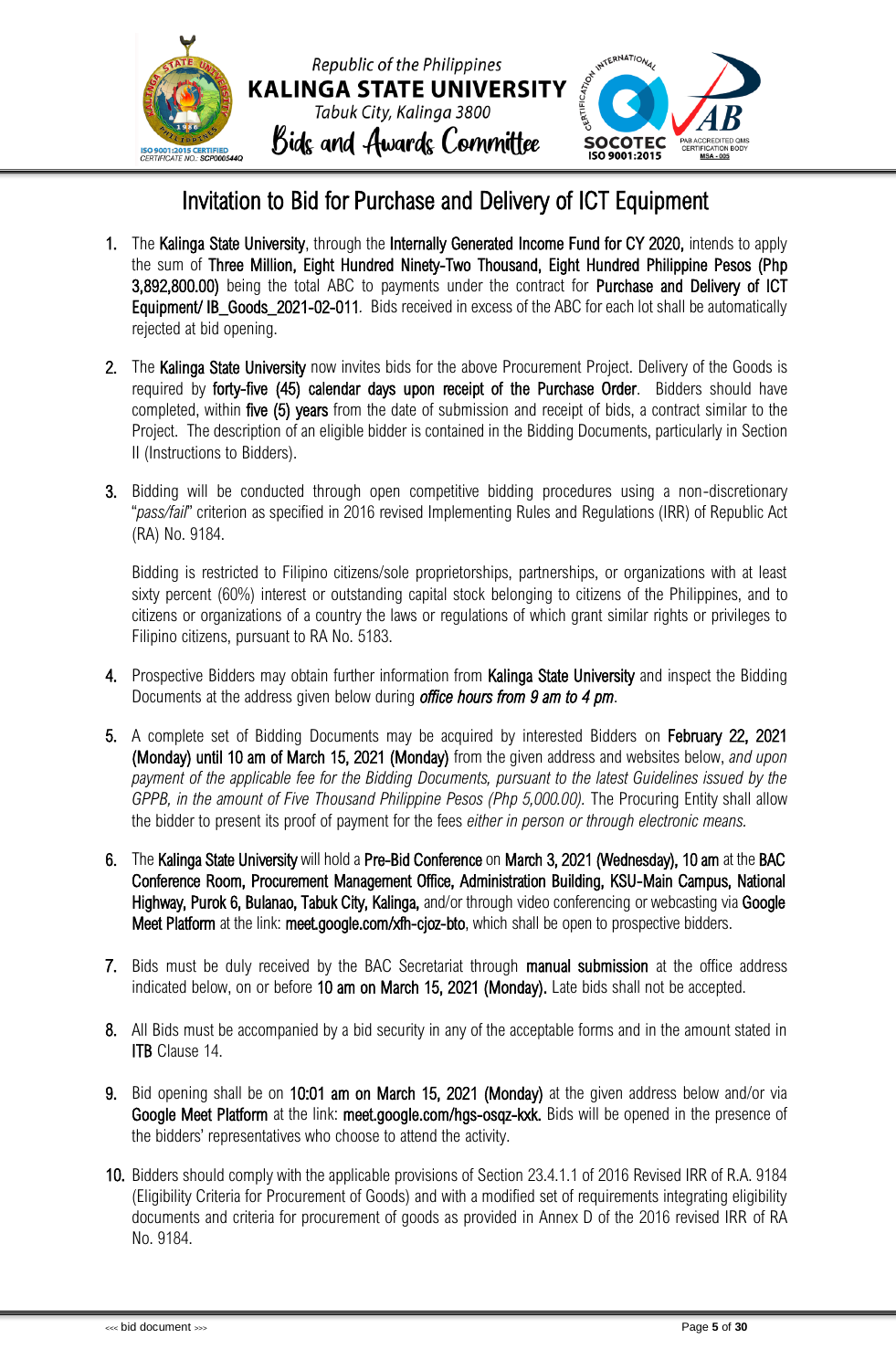

- 11. The Kalinga State University reserves the right to reject any and all bids, declare a failure of bidding, or not award the contract at any time prior to contract award in accordance with Sections 35.6 and 41 of the 2016 revised IRR of RA No. 9184, without thereby incurring any liability to the affected bidder or bidders.
- 12. For further information, please refer to:

Ronaldo B. Daluping BAC Secretariat Procurement Management Office Kalinga State University-Main Campus Administration Building, National Highway, Purok 6, Bulanao, Tabuk City, Kalinga 3800 [procurementservice\\_bac@ksu.edu.ph](mailto:procurementservice_bac@ksu.edu.ph)  (074) 627-5321 <https://ksu.edu.ph/>

13. You may visit the following websites:

For downloading of Bidding Documents: https://ksu.edu.ph/bid/purchase-and-delivery-ictequipment

February 20, 2021

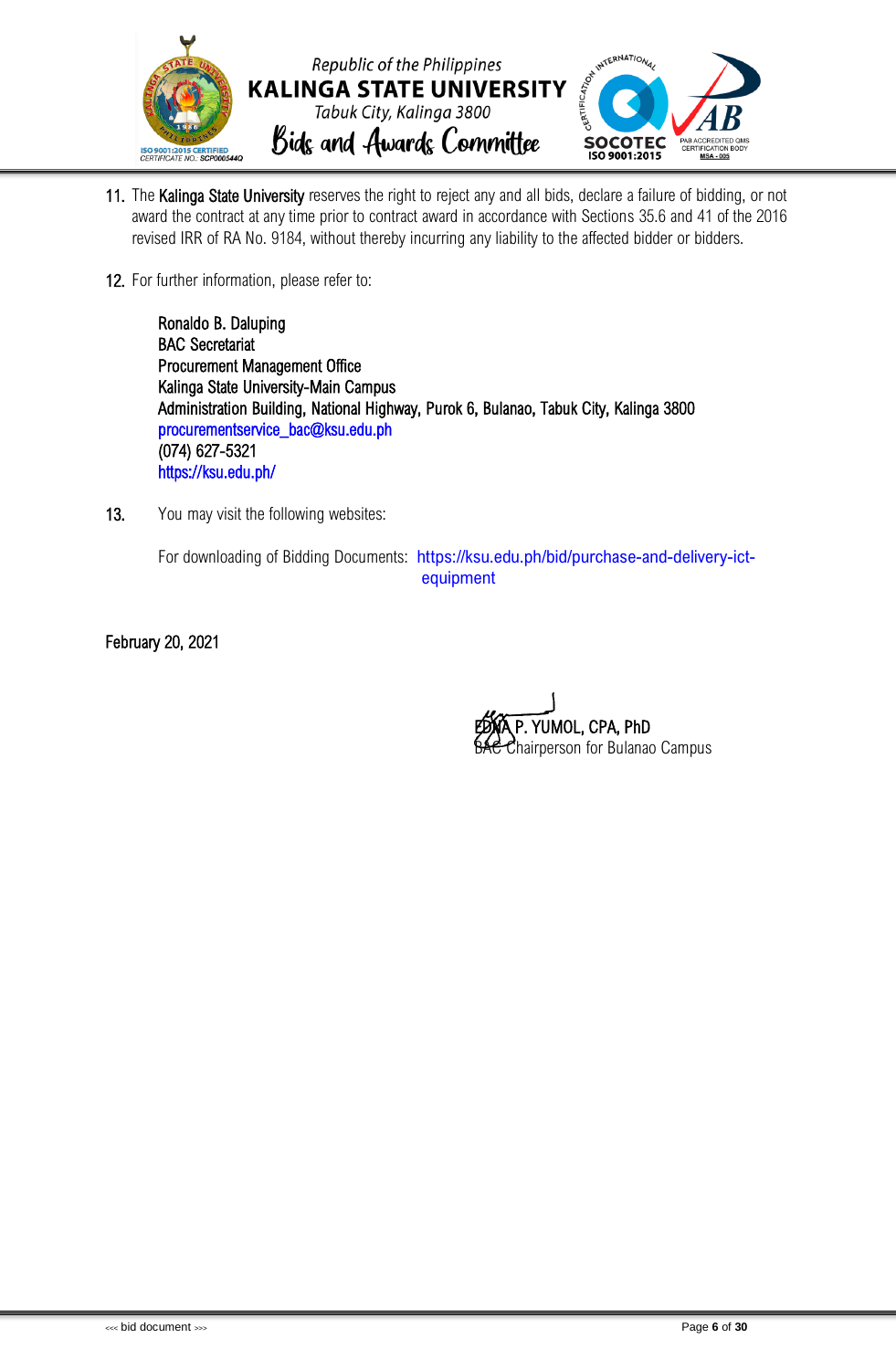

## <span id="page-7-0"></span>*Section II. Instructions to Bidders*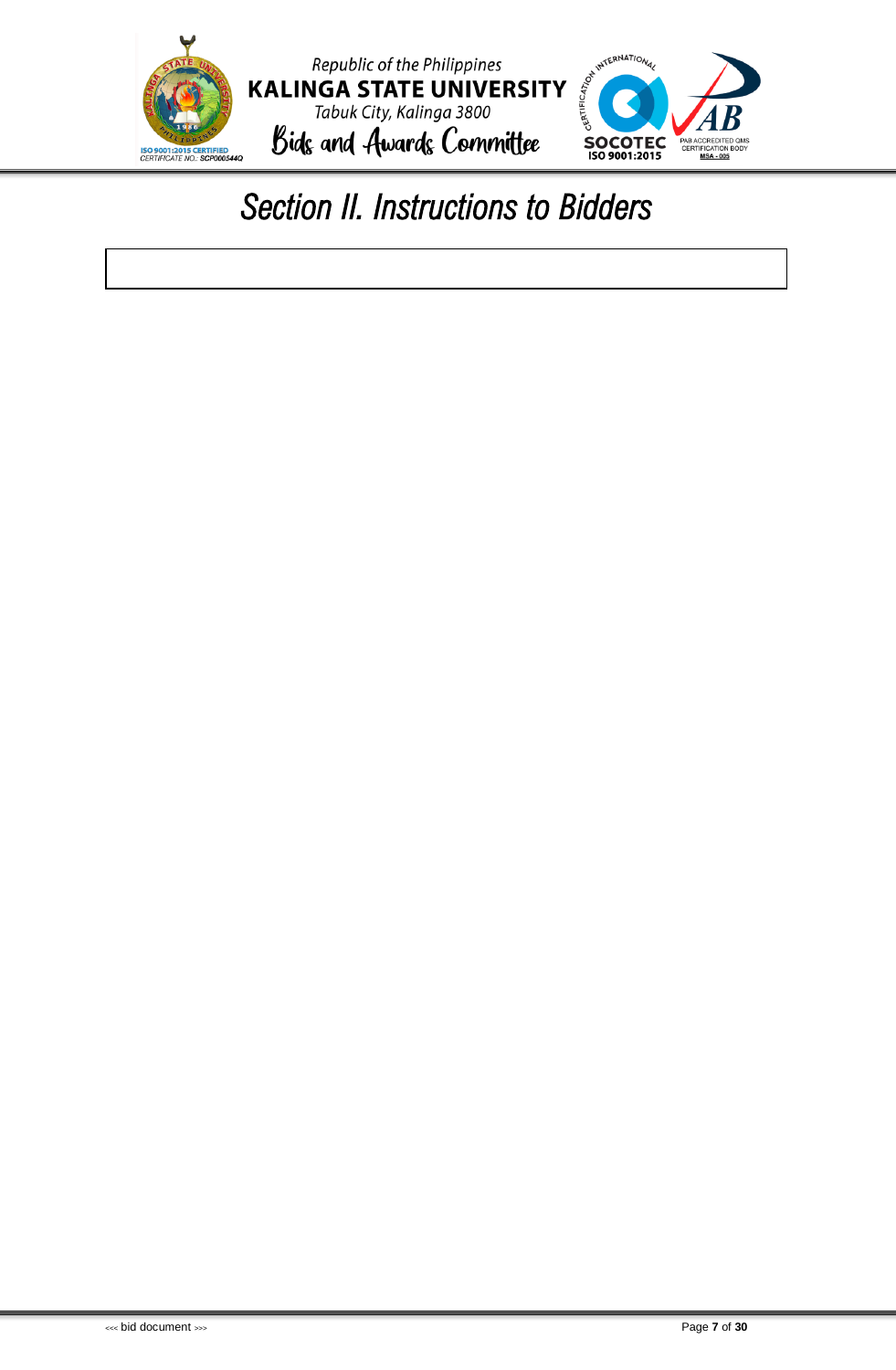



### <span id="page-8-0"></span>1. Scope of Bid

The Procuring Entity, Kalinga State University, wishes to receive Bids for the Purchase and Delivery of ICT Equipment, with identification number IB\_Goods\_2021-02-011.

The Procurement Project (referred to herein as "Project") is composed of **one (1) Lot**, the details of which are described in Section VII (Technical Specifications).

### <span id="page-8-1"></span>2. Funding Information

- 2.1. The GOP, through the source of funding as indicated below for CY 2021 in the amount of Three Million, Eight Hundred Ninety-Two Thousand, Eight Hundred Philippine Pesos (Php **3,892,800.00**)*.*
- 2.2. The source of funding is:

#### Internally Generated Income Fund for CY 2020.

### <span id="page-8-2"></span>3. Bidding Requirements

The Bidding for the Project shall be governed by all the provisions of RA No. 9184 and its 2016 revised IRR, including its Generic Procurement Manuals and associated policies, rules, and regulations as the primary source thereof, while the herein clauses shall serve as the secondary source thereof.

Any amendments made to the IRR and other GPPB issuances shall be applicable only to the ongoing posting, advertisement, or IB by the BAC through the issuance of a supplemental or bid bulletin.

The Bidder, by the act of submitting its Bid, shall be deemed to have verified and accepted the general requirements of this Project, including other factors that may affect the cost, duration, and execution or implementation of the contract, project, or work and examine all instructions, forms, terms, and project requirements in the Bidding Documents.

### <span id="page-8-3"></span>4. Corrupt, Fraudulent, Collusive, and Coercive Practices

The Procuring Entity, as well as the Bidders and Suppliers, shall observe the highest standard of ethics during the procurement and execution of the contract. They or through an agent shall not engage in corrupt, fraudulent, collusive, coercive, and obstructive practices defined under Annex "I" of the 2016 revised IRR of RA No. 9184 or other integrity violations in competing for the Project.

### <span id="page-8-4"></span>5. Eligible Bidders

- 5.1. Only Bids of Bidders found to be legally, technically, and financially capable will be evaluated.
- 5.2. Foreign ownership limited to those allowed under the rules may participate in this Project.
- 5.3. Pursuant to Section 23.4.1.3 of the 2016 revised IRR of RA No.9184, the Bidder shall have an SLCC that is at least one (1) contract similar to the Project the value of which, adjusted to current prices using the PSA's CPI, must be at least equivalent to:
	- a. For the procurement of Expendable Supplies: The Bidder must have completed a single contract that is similar to this Project, equivalent to at least twenty-five percent (25%) of the ABC.
- 5.4. The Bidders shall comply with the eligibility criteria under Section 23.4.1 of the 2016 IRR of RA No. 9184.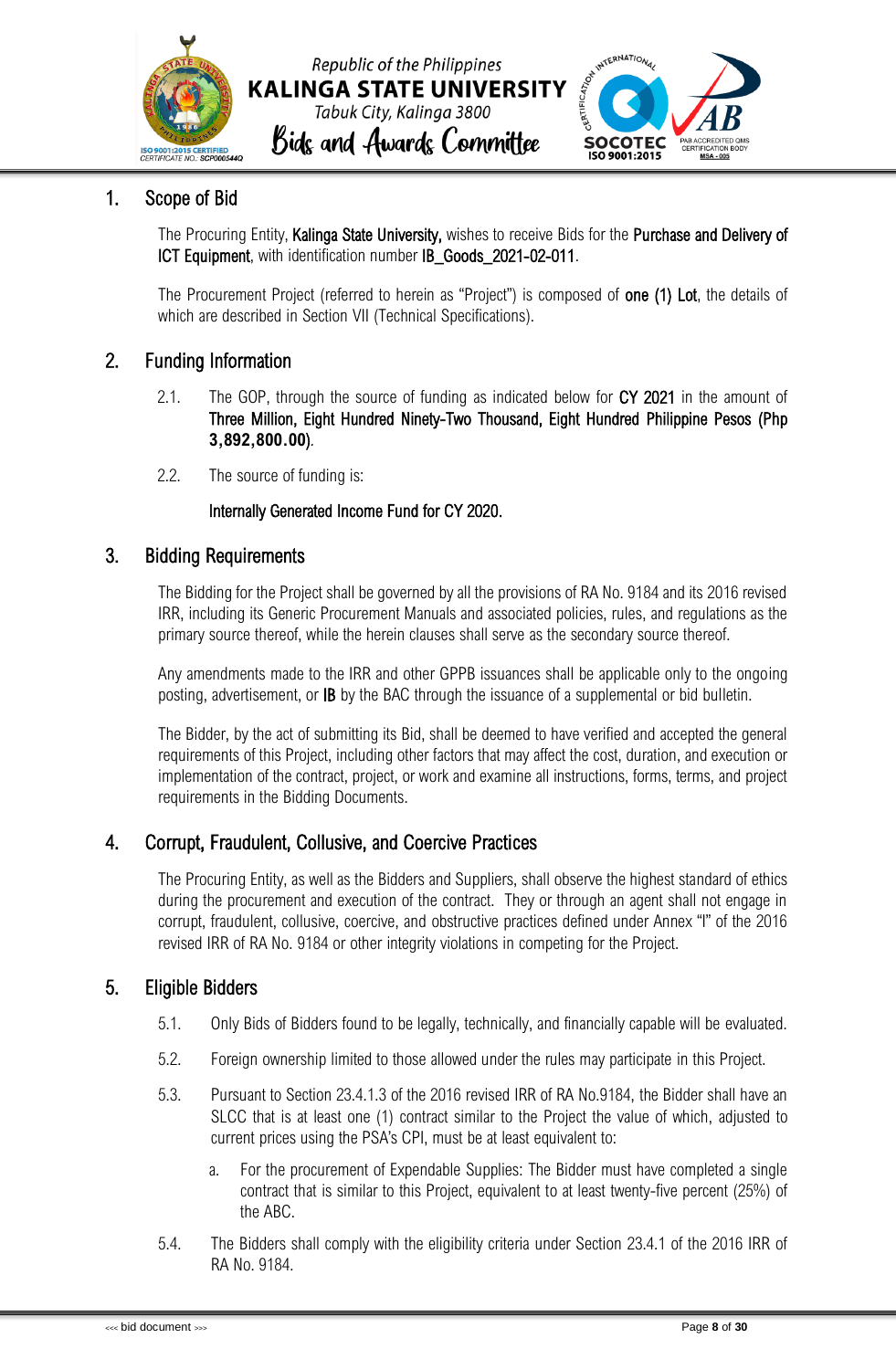



### <span id="page-9-0"></span>6. Origin of Goods

There is no restriction on the origin of goods other than those prohibited by a decision of the UN Security Council taken under Chapter VII of the Charter of the UN, subject to Domestic Preference requirements under ITB Clause 18.

### <span id="page-9-1"></span>7. Subcontracts

7.1. The Bidder may subcontract portions of the Project to the extent allowed by the Procuring Entity as stated herein, but in no case more than twenty percent (20%) of the Project.

The Procuring Entity has prescribed that:

a. Subcontracting is not allowed.

### <span id="page-9-2"></span>8. Pre-Bid Conference

The Procuring Entity will hold a pre-bid conference for this Project on the specified date and time and either at its physical address at BAC Conference Room, Procurement Management Office, Administration Building, KSU-Main Campus, National Highway, Purok 6, Bulanao, Tabuk City, Kalinga, and/or through video conferencing/webcasting as indicated in paragraph 6 of the IB.

### <span id="page-9-3"></span>9. Clarification and Amendment of Bidding Documents

Prospective bidders may request for clarification on and/or interpretation of any part of the Bidding Documents. Such requests must be in writing and received by the Procuring Entity, either at its given address or through electronic mail indicated in the IB, at least ten (10) calendar days before the deadline set for the submission and receipt of Bids.

### <span id="page-9-4"></span>10. Documents comprising the Bid: Eligibility and Technical Components

- 10.1. The first envelope shall contain the eligibility and technical documents of the Bid as specified in Section VIII (Checklist of Technical and Financial Documents).
- 10.2. The Bidder's SLCC, as indicated in **ITB** Clause 5.3, should have been completed within four (4) years prior to the deadline for the submission and receipt of bids.
- 10.3. If the eligibility requirements or statements, the bids, and all other documents for submission to the BAC are in a foreign language other than English, it must be accompanied by a translation in English, which shall be authenticated by the appropriate Philippine foreign service establishment, post, or the equivalent office having jurisdiction over the foreign bidder's affairs in the Philippines. Similar to the required authentication above, for Contracting Parties to the Apostille Convention, only the translated documents shall be authenticated through an apostille pursuant to GPPB Resolution No. 13-2019 dated 23 May 2019. The English translation shall govern, for purposes of interpretation of the bid.

### <span id="page-9-5"></span>11. Documents comprising the Bid: Financial Component

- 11.1. The second bid envelope shall contain the financial documents for the Bid as specified in Section VIII (Checklist of Technical and Financial Documents).
- 11.2. If the Bidder claims preference as a Domestic Bidder or Domestic Entity, a certification issued by DTI shall be provided by the Bidder in accordance with Section 43.1.3 of the 2016 revised IRR of RA No. 9184.
- 11.3. Any bid exceeding the ABC indicated in paragraph 1 of the **IB** shall not be accepted.
- 11.4. For Foreign-funded Procurement, a ceiling may be applied to bid prices provided the conditions are met under Section 31.2 of the 2016 revised IRR of RA No. 9184.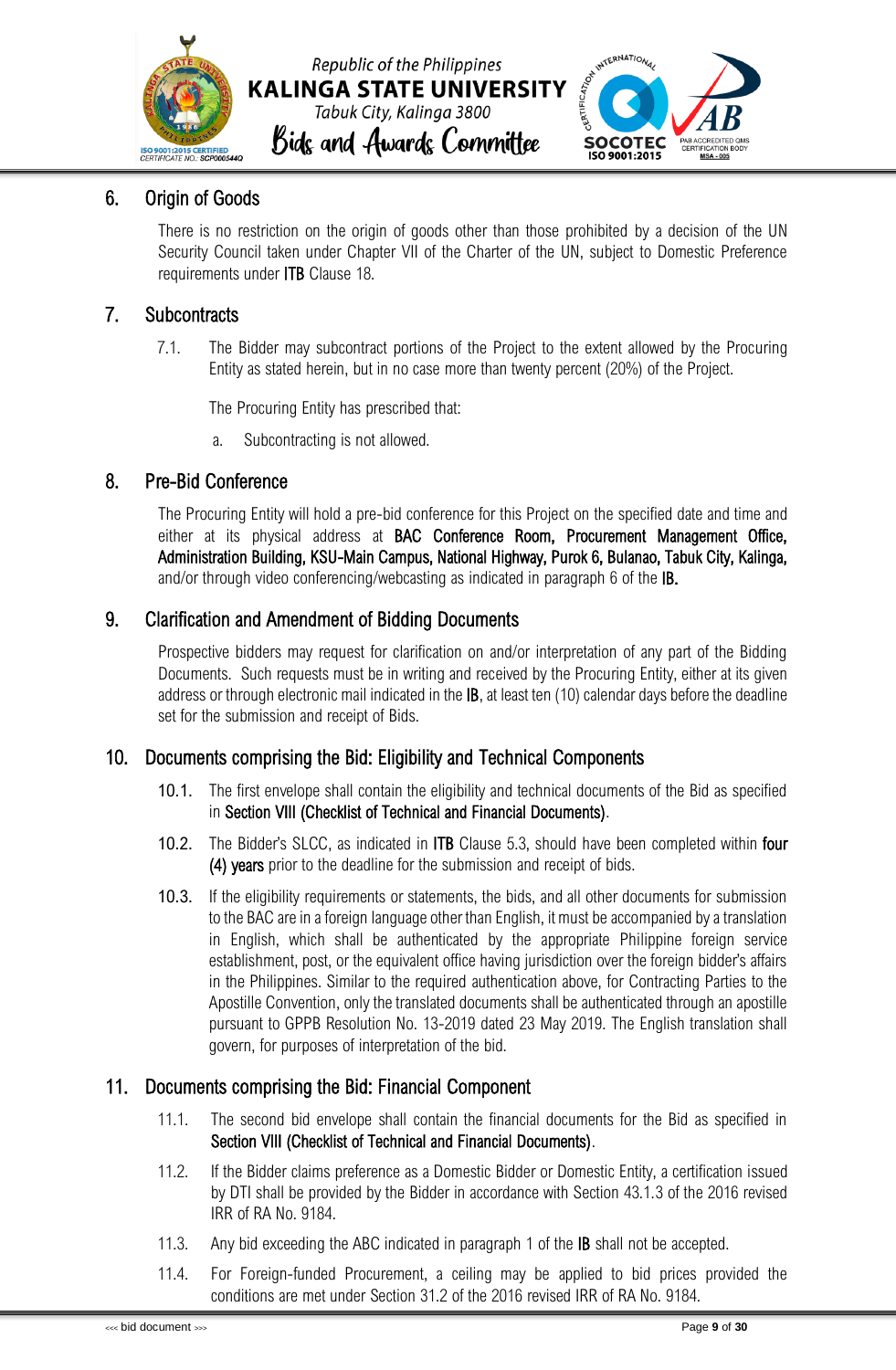



### <span id="page-10-0"></span>12. Bid Prices

- 12.1. Prices indicated on the Price Schedule shall be entered separately in the following manner:
	- a. For Goods offered from within the Procuring Entity's country:
		- i. The price of the Goods quoted EXW (ex-works, ex-factory, ex-warehouse, exshowroom, or off-the-shelf, as applicable);
		- ii. The cost of all customs duties and sales and other taxes already paid or payable;
		- iii. The cost of transportation, insurance, and other costs incidental to the delivery of the Goods to their final destination; and
		- iv. The price of other (incidental) services, if any, listed in e.
	- b. For Goods offered from abroad:
		- i. Unless otherwise stated in the BDS, the price of the Goods shall be quoted delivered duty paid (DDP) with the place of destination in the Philippines as specified in the **BDS**. In quoting the price, the Bidder shall be free to use transportation through carriers registered in any eligible country. Similarly, the Bidder may obtain insurance services from any eligible source country.
		- ii. The price of other (incidental) services, if any, as listed in Section VII (Technical Specifications).

### <span id="page-10-1"></span>13. Bid and Payment Currencies

- 13.1. For Goods that the Bidder will supply from outside the Philippines, the bid prices may be quoted in the local currency or tradeable currency accepted by the BSP at the discretion of the Bidder. However, for purposes of bid evaluation, Bids denominated in foreign currencies shall be converted to Philippine currency based on the exchange rate as published in the BSP reference rate bulletin on the day of the bid opening.
	- a. Payment of the contract price shall be made in Philippine Pesos.

### <span id="page-10-2"></span>14. Bid Security

- 14.1. The Bidder shall submit a Bid Securing Declaration or any form of Bid Security in the amount indicated in the BDS, which shall be not less than the percentage of the ABC in accordance with the schedule in the **BDS**.
- 14.2. The Bid and bid security shall be valid until One Hundred Twenty (120) calendar days*.* Any Bid not accompanied by an acceptable bid security shall be rejected by the Procuring Entity as non-responsive.

### <span id="page-10-3"></span>15. Sealing and Marking of Bids

Each Bidder shall submit one copy of the first and second components of its Bid.

The Procuring Entity may request additional hard copies and/or electronic copies of the Bid. However, failure of the Bidders to comply with the said request shall not be a ground for disqualification.

If the Procuring Entity allows the submission of bids through online submission or any other electronic means, the Bidder shall submit an electronic copy of its Bid, which must be digitally signed. An electronic copy that cannot be opened or is corrupted shall be considered non-responsive and, thus, automatically disqualified.

### <span id="page-10-4"></span>16. Deadline for Submission of Bids

16.1. The Bidders shall submit on the specified date and time and either at its physical address or through online submission, as indicated in paragraph 7 of the IB.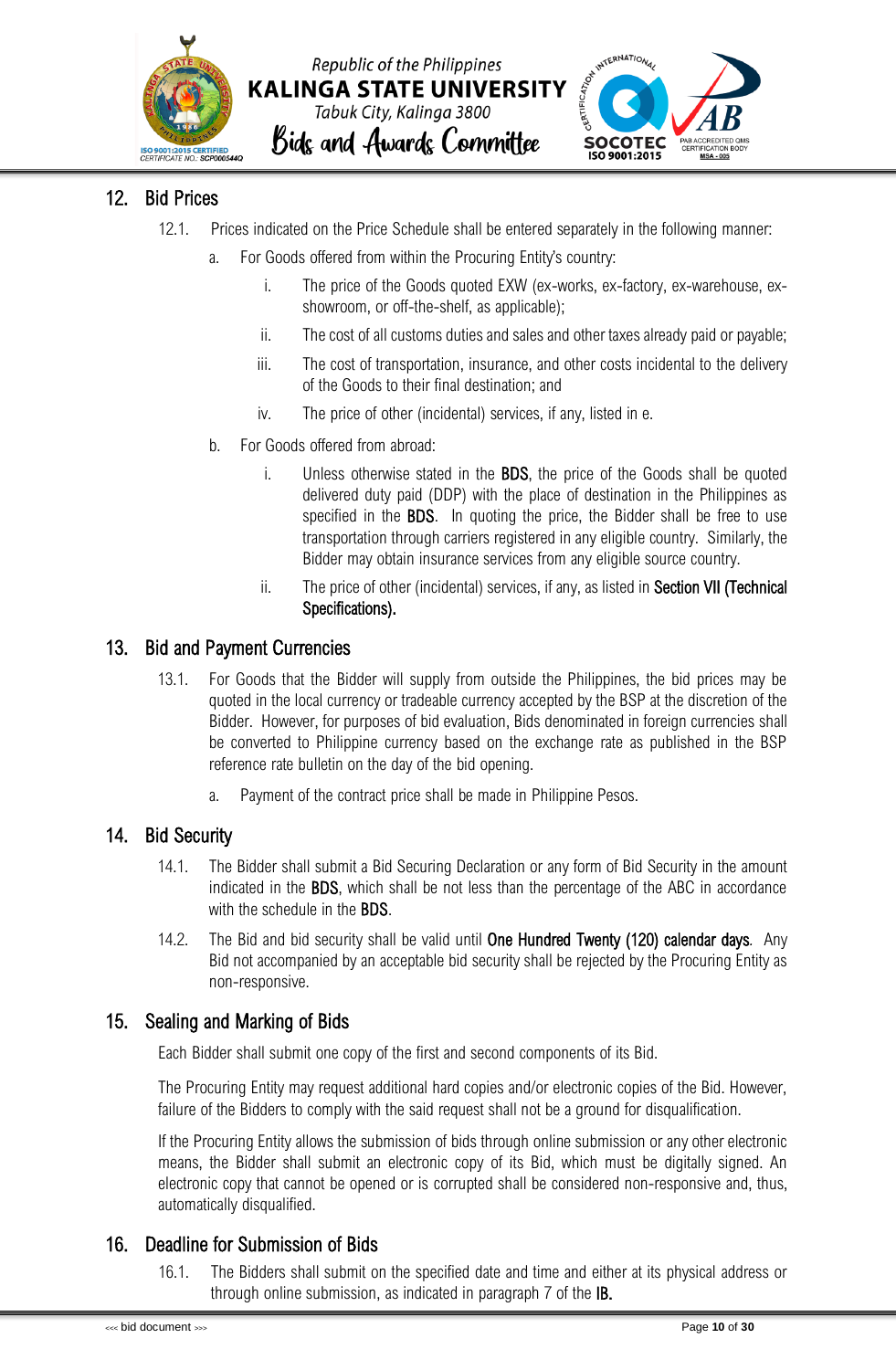

### <span id="page-11-0"></span>17. Opening and Preliminary Examination of Bids

17.1. The BAC shall open the Bids in public at the time, on the date, and at the place specified in paragraph 9 of the IB. The Bidders' representatives who are present shall sign a register evidencing their attendance. In case video conferencing, webcasting or other similar technologies will be used, attendance of participants shall likewise be recorded by the BAC Secretariat.

In case the Bids cannot be opened as scheduled due to justifiable reasons, the rescheduling requirements under Section 29 of the 2016 revised IRR of RA No. 9184 shall prevail.

17.2. The preliminary examination of bids shall be governed by Section 30 of the 2016 revised IRR of RA No. 9184.

### <span id="page-11-1"></span>18. Domestic Preference

18.1. The Procuring Entity will grant a margin of preference for the purpose of comparison of Bids in accordance with Section 43.1.2 of the 2016 revised IRR of RA No. 9184.

### <span id="page-11-2"></span>19. Detailed Evaluation and Comparison of Bids

- 19.1. The Procuring BAC shall immediately conduct a detailed evaluation of all Bids rated "*passed*," using non-discretionary pass/fail criteria. The BAC shall consider the conditions in the evaluation of Bids under Section 32.2 of the 2016 revised IRR of RA No. 9184.
- 19.2. If the Project allows partial bids, bidders may submit a proposal on any of the lots or items, and evaluation will be undertaken on a per lot or item basis, as the case maybe. In this case, the Bid Security as required by ITB Clause 15 shall be submitted for each lot or item separately.
- 19.3. The descriptions of the lots or items shall be indicated in Section VII (Technical Specifications), although the ABCs of these lots or items are indicated in the BDS for purposes of the NFCC computation pursuant to Section 23.4.2.6 of the 2016 revised IRR of RA No. 9184. The NFCC must be sufficient for the total of the ABCs for all the lots or items that participated in by the prospective Bidder.
- 19.4. The Project shall be awarded as follows:

Option 2 – One Project having several items grouped into several lots, which shall be awarded as separate contracts per lot.

19.5. Except for bidders submitting a committed Line of Credit from a Universal or Commercial Bank in lieu of its NFCC computation, all Bids must include the NFCC computation pursuant to Section 23.4.1.4 of the 2016 revised IRR of RA No. 9184, which must be sufficient for the total of the ABCs for all the lots or items participated in by the prospective Bidder. For bidders submitting the committed Line of Credit, it must be at least equal to ten percent (10%) of the ABCs for all the lots or items participated in by the prospective Bidder.

### <span id="page-11-3"></span>20. Post-Qualification

20.2. Within a non-extendible period of five (5) calendar days from receipt by the Bidder of the notice from the BAC that it submitted the Lowest Calculated Bid, the Bidder shall submit its latest income and business tax returns filed and paid through the BIR Electronic Filing and Payment System (eFPS) and other appropriate licenses and permits required by law and stated in the BDS.

### <span id="page-11-4"></span>21. Signing of the Contract

21.1. The documents required in Section 37.2 of the 2016 revised IRR of RA No. 9184 shall form part of the Contract. Additional Contract documents are indicated in the BDS.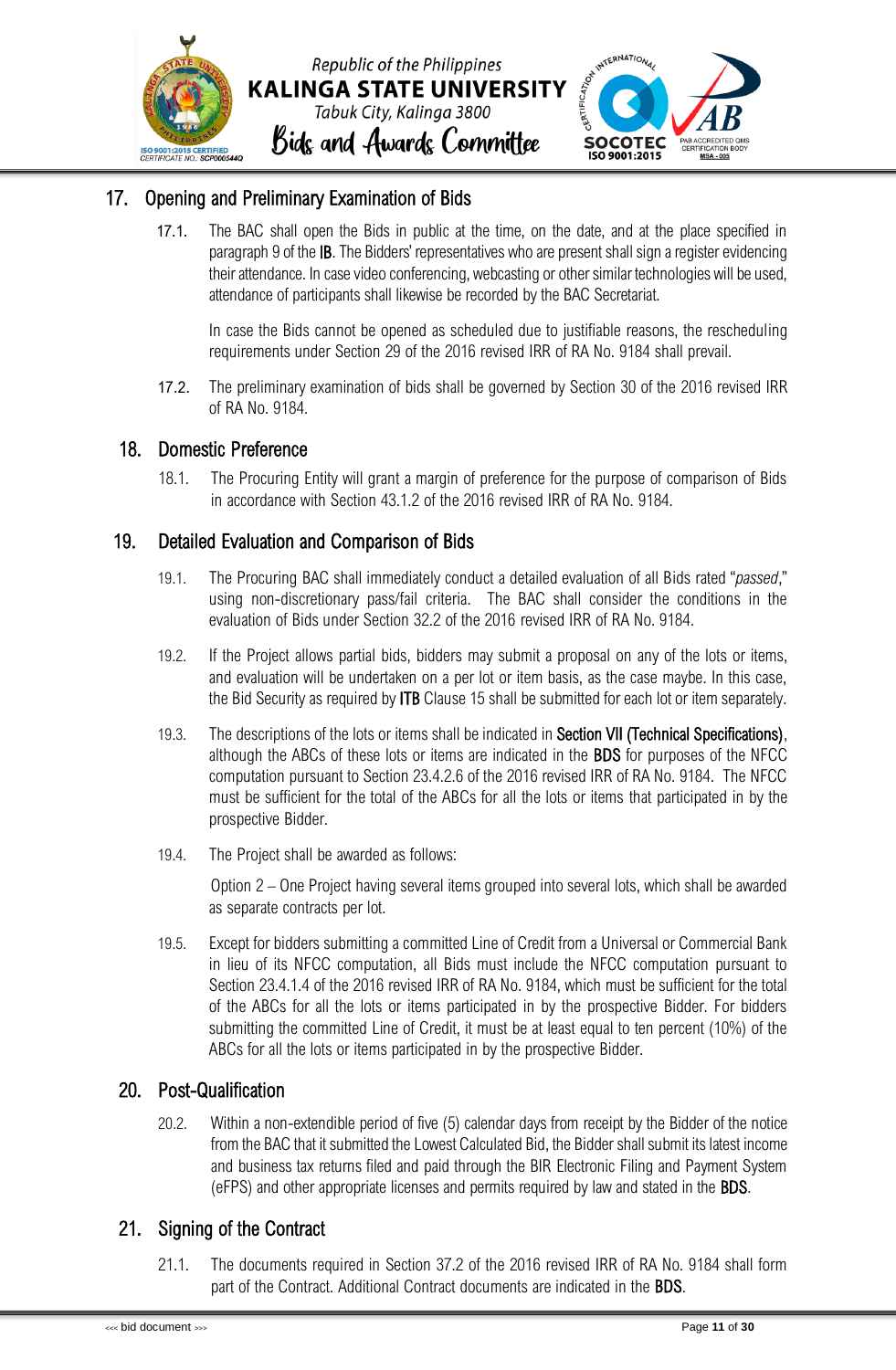<span id="page-12-0"></span>

# *Section III. Bid Data Sheet*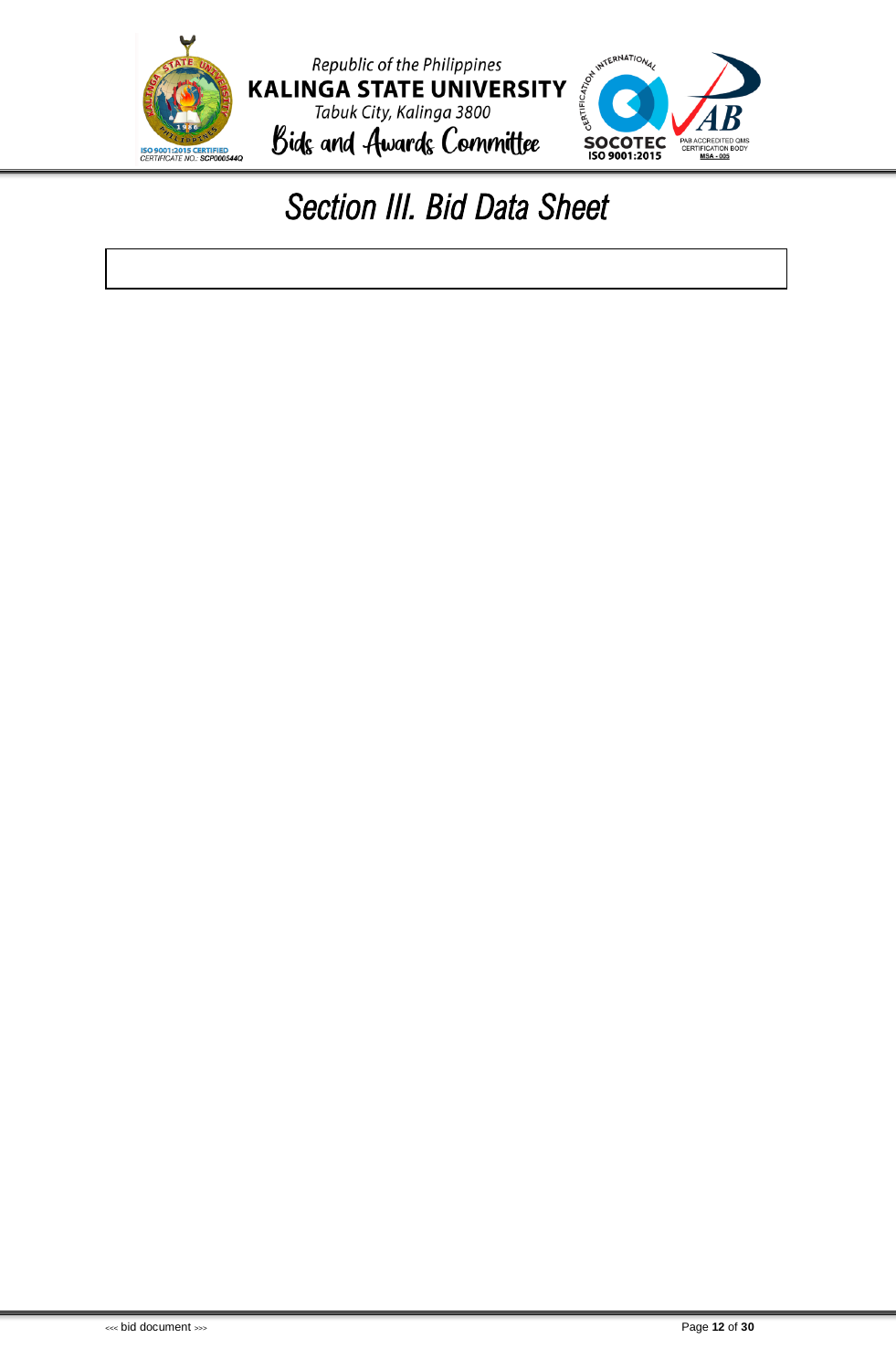





## Bids and Awards Committee

## Bid Data Sheet

| <b>ITB Clause</b> |                                                                                                                                                                                                                                                                                                                                                                              |  |  |  |  |  |
|-------------------|------------------------------------------------------------------------------------------------------------------------------------------------------------------------------------------------------------------------------------------------------------------------------------------------------------------------------------------------------------------------------|--|--|--|--|--|
| 5.3               | For this purpose, contracts similar to the Project shall be:                                                                                                                                                                                                                                                                                                                 |  |  |  |  |  |
|                   | a. Purchase or Delivery of ICT Equipment, 50% of the ABC (Php 1,946,400.00); and                                                                                                                                                                                                                                                                                             |  |  |  |  |  |
|                   | <b>b.</b> completed within five (5) years prior to the deadline for the submission and receipt of bids.                                                                                                                                                                                                                                                                      |  |  |  |  |  |
| 7.1               | Subcontracting is not allowed.                                                                                                                                                                                                                                                                                                                                               |  |  |  |  |  |
| 12                | The price of the Goods shall be quoted DDP port of Manila or the applicable International<br>Commercial Terms (INCOTERMS) for this Project.                                                                                                                                                                                                                                  |  |  |  |  |  |
| 14.1              | The bid security shall be in the form of a Bid Securing Declaration or any of the following forms                                                                                                                                                                                                                                                                            |  |  |  |  |  |
|                   | and amounts:                                                                                                                                                                                                                                                                                                                                                                 |  |  |  |  |  |
|                   | The amount of not less than Php 77,856.00, if bid security is in cash, cashier's/manager's check,<br>а.<br>bank draft/guarantee or irrevocable letter of credit; or                                                                                                                                                                                                          |  |  |  |  |  |
|                   | The amount of not less than Php 194,640.00, if bid security is in Surety Bond.<br>b.                                                                                                                                                                                                                                                                                         |  |  |  |  |  |
| 19.3              | The Project will be awarded as one lot with a total ABC:                                                                                                                                                                                                                                                                                                                     |  |  |  |  |  |
|                   | <b>Title</b><br><b>ABC</b><br><b>Items</b>                                                                                                                                                                                                                                                                                                                                   |  |  |  |  |  |
|                   | Various items, refer to<br>Purchase and Delivery of ICT Equipment<br>3,892,800.00<br>Section VII (Technical<br>Specifications)                                                                                                                                                                                                                                               |  |  |  |  |  |
| 20.2              | List of licenses and permits relevant to the Project and the corresponding law requiring it:                                                                                                                                                                                                                                                                                 |  |  |  |  |  |
|                   | VAT or Non-VAT Registration Certificates; and<br>1.                                                                                                                                                                                                                                                                                                                          |  |  |  |  |  |
|                   | Other appropriate licenses and permits, as may be required during post-qualification evaluation.<br>2.                                                                                                                                                                                                                                                                       |  |  |  |  |  |
| 21.2              | Contract documents relevant to the Project:                                                                                                                                                                                                                                                                                                                                  |  |  |  |  |  |
|                   | The following relevant documents are to be submitted by the lowest calculated and responsive bidder<br>1)<br>after issuance of a notice of award:                                                                                                                                                                                                                            |  |  |  |  |  |
|                   | Performance Security. The Winning Bidder shall be responsible for the extension of its<br>a)<br>performance security during the remaining period or duration of the Project reckoned from the<br>date of the effectivity of the contract, or for any contract time extension granted by the Procuring<br>Entity, which shall be valid until final acceptance of the Project. |  |  |  |  |  |
|                   | In place of the Performance Security, a post qualified bidder may submit an unnotarized<br>Performance Securing Declaration (PSD) - Revised Edition, to guarantee its faithful performance<br>of obligations under the contract, subject to the following:                                                                                                                   |  |  |  |  |  |
|                   | Such declaration shall state, among others, that the winning bidder shall be blacklisted from<br>b)<br>being qualified to participate in any government procurement activity for one (1) year, in case<br>of first offense or two (2) years, if with a prior similar offense, in the event it violates any of the<br>conditions stated in the contract.                      |  |  |  |  |  |
|                   | The unnotarized PSD may be accepted, subject to submitting a notarized PSD before payment<br>C)<br>unless the same is replaced with performance security in the prescribed form.                                                                                                                                                                                             |  |  |  |  |  |
|                   | The end-user may require the winning bidder to replace the submitted PSD with performance<br>security in any of the prescribed forms under Section 39.2 of the 2016 revised IRR of RA No.<br>9184 upon lifting the State of Calamity, or community quarantine or similar restrictions, as the<br>case may be.                                                                |  |  |  |  |  |
|                   | During or after the delivery, the Supplier shall submit the following requirements:<br>2)<br>Delivery Receipt<br>a)<br>Supplier's Sales Invoice<br>b)<br><b>Operation's Manual</b><br>c)<br>Warranty or KSU will decuct 1% on the total value of the equipment as Retention Money<br>d)                                                                                      |  |  |  |  |  |
|                   |                                                                                                                                                                                                                                                                                                                                                                              |  |  |  |  |  |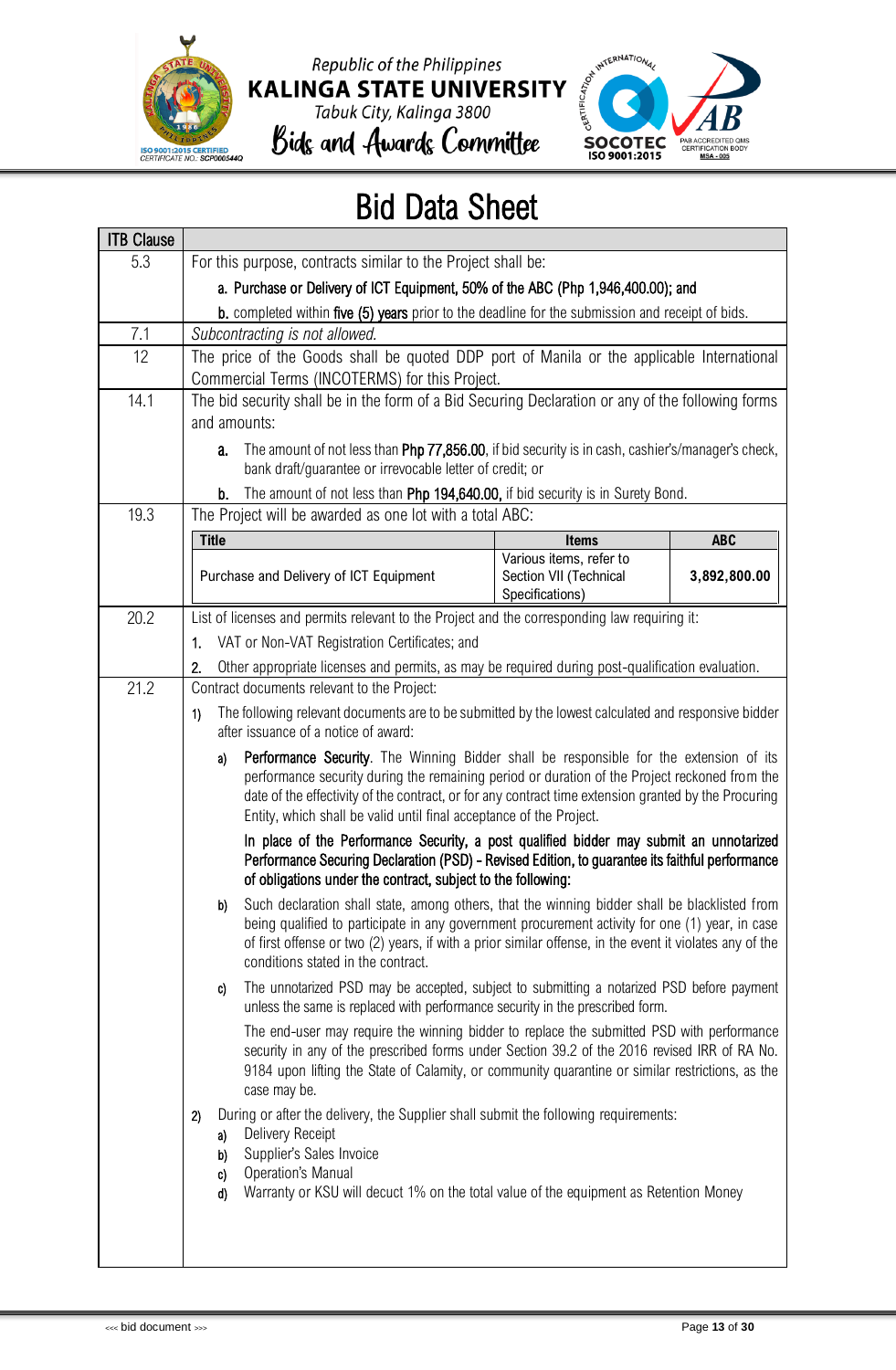



# <span id="page-14-0"></span>*Section IV. General Conditions of Contract*

Republic of the Philippines

Tabuk City, Kalinga 3800

### Notes on the General Conditions of Contract

The General Conditions of Contract (GCC) in this Section, read in conjunction with the Special Conditions of Contract in Section V and other documents listed therein, should be a complete document expressing all the rights and obligations of the parties.

Matters governing performance of the Supplier, payments under the contract, or matters affecting the risks, rights, and obligations of the parties under the contract are included in the GCC and Special Conditions of Contract.

Any complementary information, which may be needed, shall be introduced only through the Special Conditions of Contract.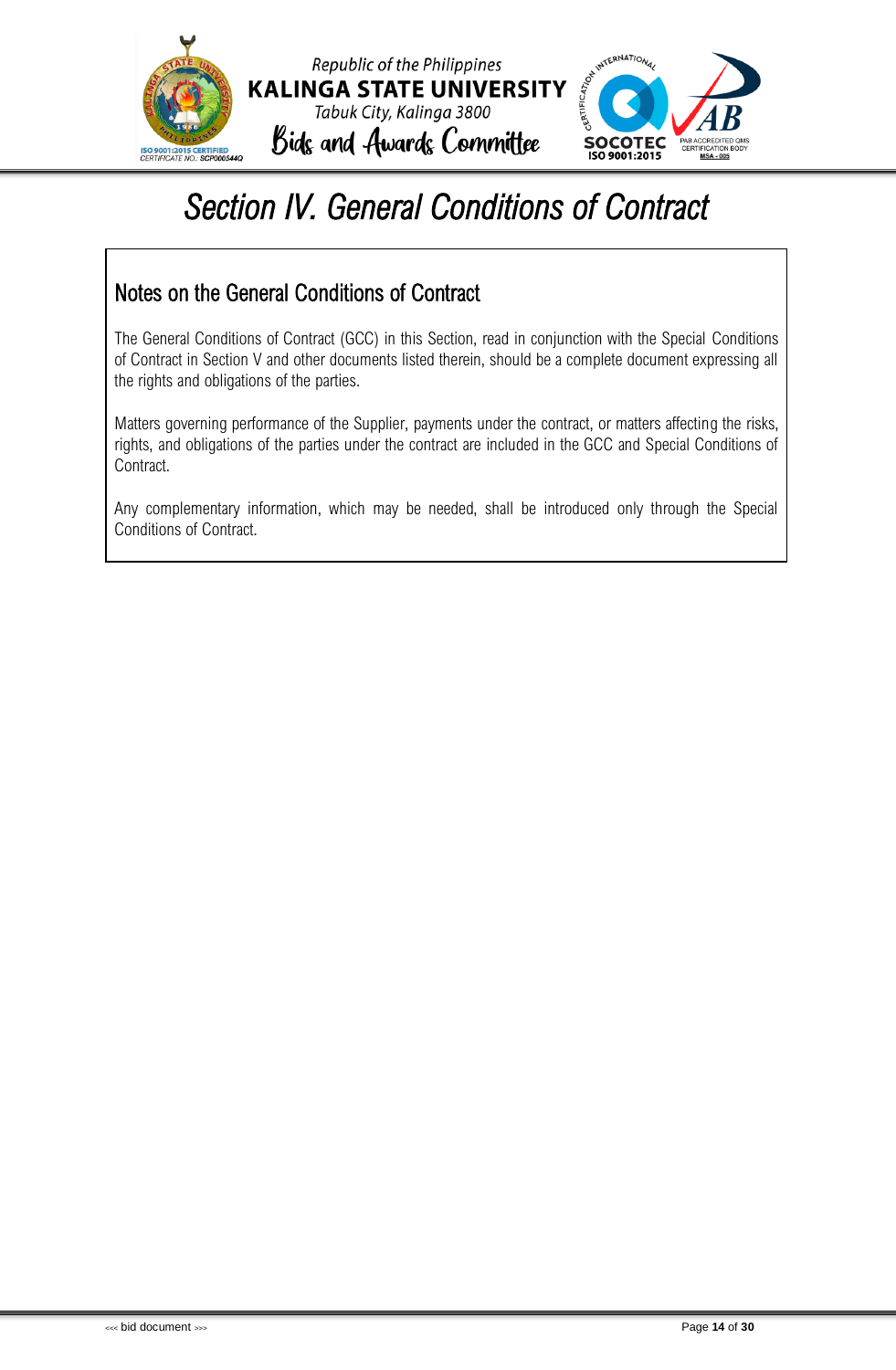



### <span id="page-15-0"></span>1. Scope of Contract

This Contract shall include all such items, although not specifically mentioned, that can be reasonably inferred as being required for its completion as if such items were expressly mentioned herein. All the provisions of RA No. 9184 and its 2016 revised IRR, including the Generic Procurement Manual, and associated issuances, constitute the primary source for the terms and conditions of the Contract, and thus, applicable in contract implementation. Herein clauses shall serve as the secondary source for the terms and conditions of the Contract.

This is without prejudice to Sections 74.1 and 74.2 of the 2016 revised IRR of RA No. 9184 allowing the GPPB to amend the IRR, which shall be applied to all procurement activities, the advertisement, posting, or invitation of which were issued after the effectivity of the said amendment.

Additional requirements for the completion of this Contract shall be provided in the Special Conditions of Contract (SCC).

### <span id="page-15-1"></span>2. Advance Payment and Terms of Payment

- 2.1. Advance payment of the contract amount is provided under Annex "D" of the revised 2016 IRR of RA No. 9184.
- 2.2. The Procuring Entity is allowed to determine the terms of payment on the partial or staggered delivery of the Goods procured, provided such partial payment shall correspond to the value of the goods delivered and accepted in accordance with prevailing accounting and auditing rules and regulations. The terms of payment are indicated in the SCC.

### <span id="page-15-2"></span>3. Performance Security

Within ten (10) calendar days from receipt of the Notice of Award by the Bidder from the Procuring Entity but in no case later than prior to the signing of the Contract by both parties, the successful Bidder shall furnish the performance security in any of the forms prescribed in Section 39 of the 2016 revised IRR of RA No. 9184.

### <span id="page-15-3"></span>4. Inspection and Tests

The Procuring Entity or its representative shall have the right to inspect and/or to test the Goods to confirm their conformity to the Project specifications at no extra cost to the Procuring Entity in accordance with the Generic Procurement Manual. In addition to tests in the SCC, Section IV (Technical Specifications) shall specify what inspections and/or tests the Procuring Entity requires and where they are to be conducted. The Procuring Entity shall notify the Supplier in writing, in a timely manner, of the identity of any representatives retained for these purposes.

All reasonable facilities and assistance for the inspection and testing of Goods, including access to drawings and production data, shall be provided by the Supplier to the authorized inspectors at no charge to the Procuring Entity.

### <span id="page-15-4"></span>5. Warranty

- 6.1. In order to assure that manufacturing defects shall be corrected by the Supplier, a warranty shall be required from the Supplier as provided under Section 62.1 of the 2016 revised IRR of RA No. 9184.
- 6.2. The Procuring Entity shall promptly notify the Supplier in writing of any claims arising under this warranty. Upon receipt of such notice, the Supplier shall, repair or replace the defective Goods or parts thereof without cost to the Procuring Entity, pursuant to the Generic Procurement Manual.

### <span id="page-15-5"></span>6. Liability of the Supplier

The Supplier's liability under this Contract shall be as provided by the laws of the Republic of the Philippines.

If the Supplier is a joint venture, all partners to the joint venture shall be jointly and severally liable to the Procuring Entity.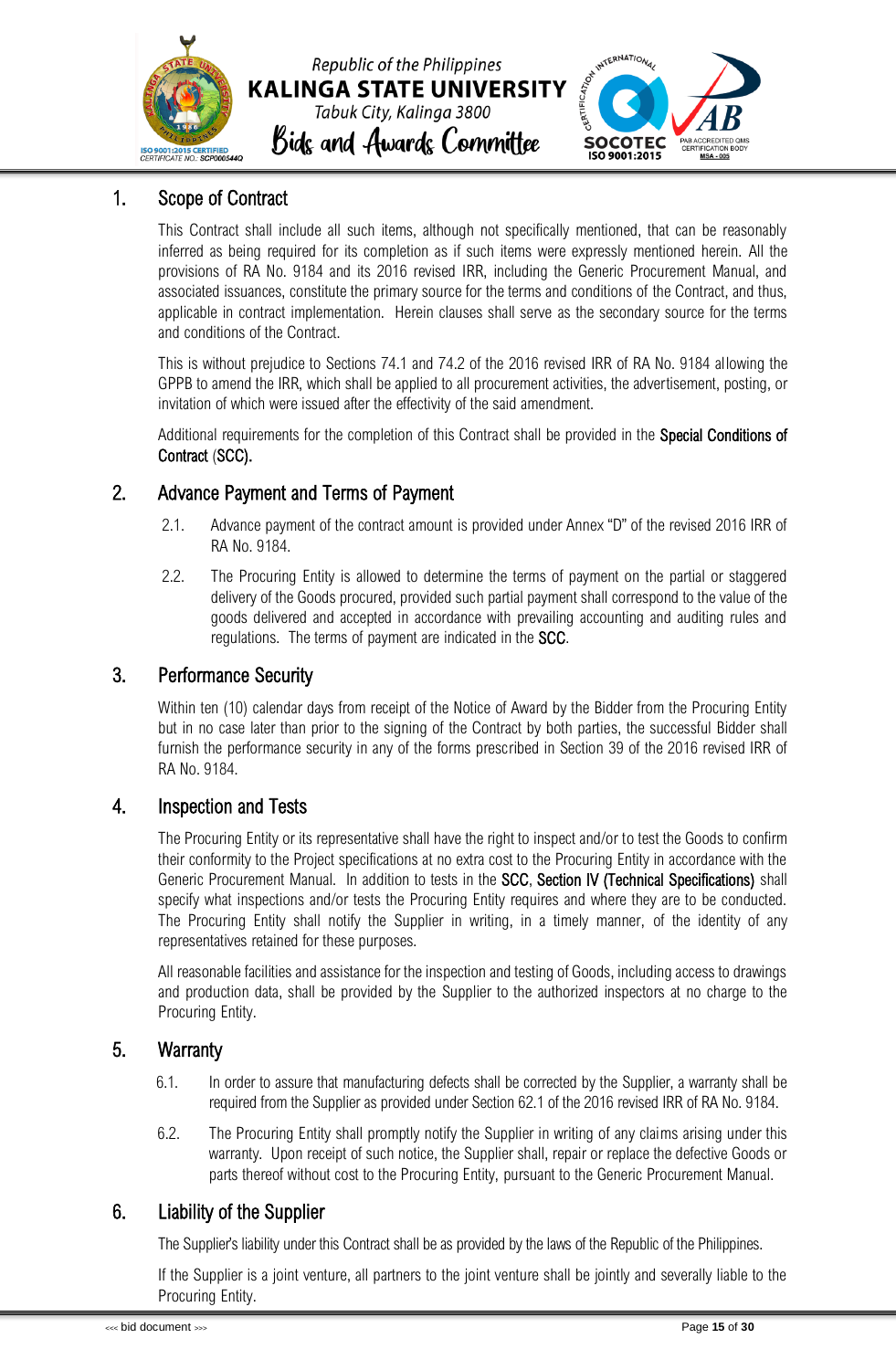

# <span id="page-16-0"></span>*Section V. Special Conditions of Contract*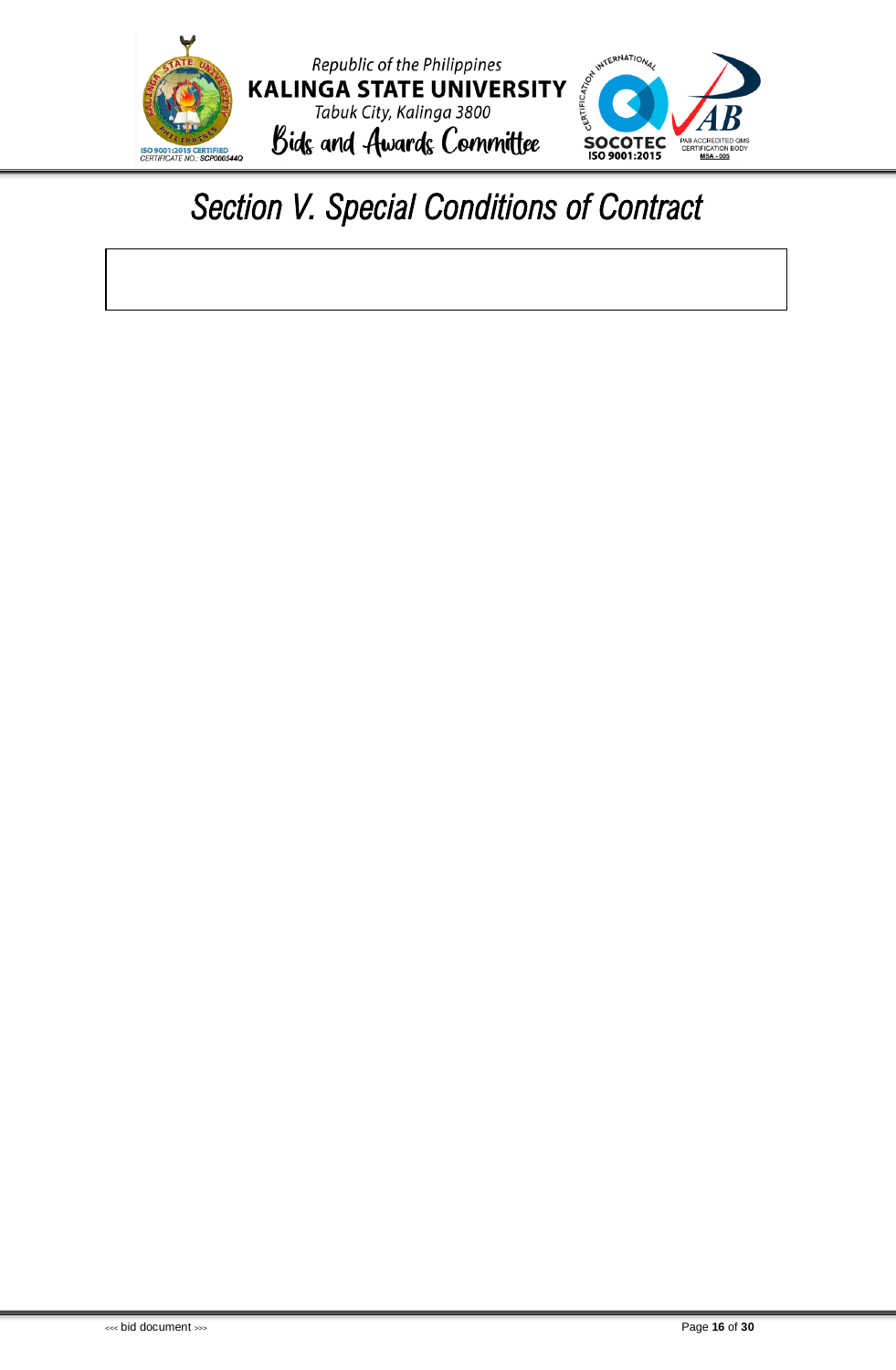





### Special Conditions of Contract

| GCC<br><b>Clause</b> |                                                                                                                                                                                                                                                                                                                                                        |
|----------------------|--------------------------------------------------------------------------------------------------------------------------------------------------------------------------------------------------------------------------------------------------------------------------------------------------------------------------------------------------------|
| 1                    | Additional requirements for the completion of this Contract.                                                                                                                                                                                                                                                                                           |
|                      | Delivery and Documents -                                                                                                                                                                                                                                                                                                                               |
|                      | For purposes of the Contract, "EXW," "FOB," "FCA," "CIF," "CIP," "DDP" and other trade terms<br>used to describe the obligations of the parties shall have the meanings assigned to them by<br>the current edition of INCOTERMS published by the International Chamber of Commerce,<br>Paris. The Delivery terms of this Contract shall be as follows: |
|                      | For Goods supplied from abroad:                                                                                                                                                                                                                                                                                                                        |
|                      | "The delivery terms applicable to the Contract are DDP delivered in the port of Manila in<br>accordance with INCOTERMS."                                                                                                                                                                                                                               |
|                      | For Goods supplied from within the Philippines:                                                                                                                                                                                                                                                                                                        |
|                      | "The delivery terms applicable to this Contract are delivered at the Kalinga State University-<br>Main Campus, National Highway, Purok 6, Bulanao, Tabuk City, Kalinga. Risk and title will<br>pass from the Supplier to the Procuring Entity upon receipt and final acceptance of the Goods<br>at their final destination."                           |
|                      | Delivery of the Goods shall be made by the Supplier in accordance with the terms specified<br>in Section VI (Schedule of Requirements) and Section VII (Technical Specifications).                                                                                                                                                                     |
|                      | For purposes of this Clause, the Procuring Entity's Representative at the Project Site is:                                                                                                                                                                                                                                                             |
|                      | Mr. Joseph Tracy D. Labbutan<br>Supply and Property Officer<br>Supply and Management Office<br>Kalinga State University-Main Campus, National Highway, Purok 6, Bulanao<br>Tabuk City 3800, Kalinga, Philippines                                                                                                                                       |
|                      | Incidental Services -                                                                                                                                                                                                                                                                                                                                  |
|                      | The Supplier is required to provide all of the following services, including additional services,<br>if any, specified in Section VI. Schedule of Requirements:                                                                                                                                                                                        |
|                      | performance or supervision of on-site assembly and/or start-up of the supplied Goods;<br>a.                                                                                                                                                                                                                                                            |
|                      | furnishing of tools required for assembly and/or maintenance of the supplied Goods;<br>b.                                                                                                                                                                                                                                                              |
|                      | furnishing of detailed operations and maintenance manual for each appropriate unit<br>C.<br>of the supplied Goods;                                                                                                                                                                                                                                     |
|                      | performance or supervision or maintenance and/or repair of the supplied Goods, for<br>d.<br>a period of time agreed by the parties, provided that this service shall not relieve the<br>Supplier of any warranty obligations under this Contract; and                                                                                                  |
|                      | training of the Procuring Entity's personnel, at the Supplier's plant and/or on-site, in<br>е.<br>assembly, start-up, operation, maintenance, and/or repair of the supplied Goods.                                                                                                                                                                     |
|                      | The Contract price for the Goods shall include the prices charged by the Supplier for incidental<br>services and shall not exceed the prevailing rates charged to other parties by the Supplier for<br>similar services.                                                                                                                               |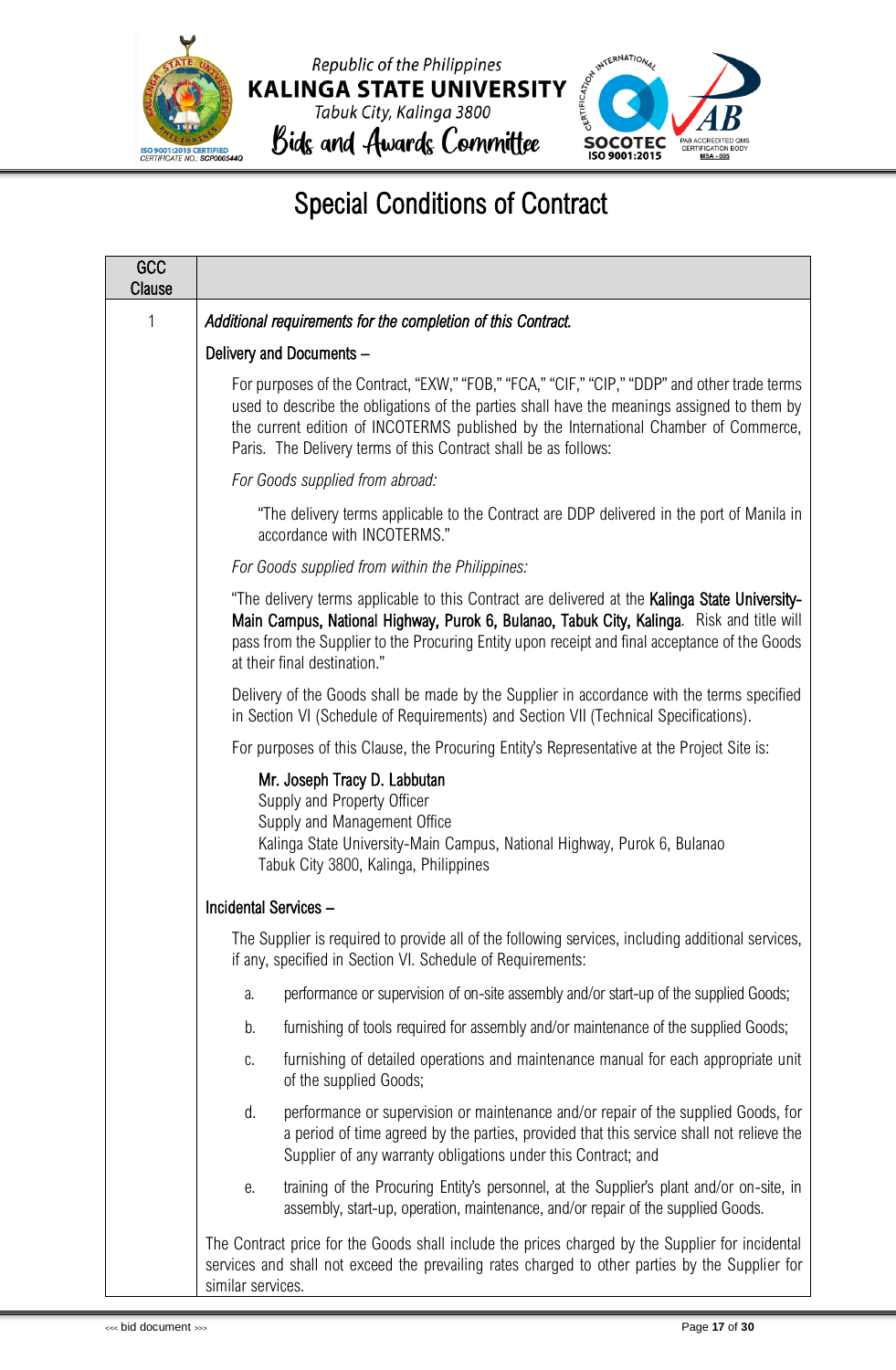



### Spare Parts –

| The Supplier is required to provide all of the following materials, notifications, and information<br>pertaining to spare parts manufactured or distributed by the Supplier:                                                                                                                                                                                                                                                                                                                                                                                                                                        |
|---------------------------------------------------------------------------------------------------------------------------------------------------------------------------------------------------------------------------------------------------------------------------------------------------------------------------------------------------------------------------------------------------------------------------------------------------------------------------------------------------------------------------------------------------------------------------------------------------------------------|
| such spare parts as the Procuring Entity may elect to purchase from the Supplier,<br>a.<br>provided that this election shall not relieve the Supplier of any warranty obligations<br>under this Contract; and                                                                                                                                                                                                                                                                                                                                                                                                       |
| in the event of termination of production of the spare parts:<br>b.                                                                                                                                                                                                                                                                                                                                                                                                                                                                                                                                                 |
| i.<br>advance notification to the Procuring Entity of the pending termination, insufficient<br>time to permit the Procuring Entity to procure needed requirements; and                                                                                                                                                                                                                                                                                                                                                                                                                                              |
| ii.<br>following such termination, furnishing at no cost to the Procuring Entity, the<br>blueprints, drawings, and specifications of the spare parts, if requested.                                                                                                                                                                                                                                                                                                                                                                                                                                                 |
| The spare parts and other components required are listed in Section VI (Schedule of<br><b>Requirements),</b> and the costs thereof are included in the contract price.                                                                                                                                                                                                                                                                                                                                                                                                                                              |
| The Supplier shall carry sufficient inventories to assure ex-stock supply of consumable spare<br>parts or components for the Goods for a period of 30 days. If not used, a time period of 90<br>days, which is three times the warranty period.                                                                                                                                                                                                                                                                                                                                                                     |
| Packaging -                                                                                                                                                                                                                                                                                                                                                                                                                                                                                                                                                                                                         |
| The Supplier shall provide such packaging of the Goods as is required to prevent their damage<br>or deterioration during transit to their final destination, as indicated in this Contract.<br>The<br>packaging shall be sufficient to withstand, without limitation, rough handling during transit and<br>exposure to extreme temperatures, salt and precipitation during transit, and open storage.<br>Packaging case size and weights shall take into consideration, where appropriate, the remoteness<br>of the Goods' final destination and the absence of heavy handling facilities at all points in transit. |
| The packaging, marking, and documentation within and outside the packages shall comply<br>strictly with such special requirements as shall be expressly provided for in the Contract,<br>including additional requirements, if any, specified below, and in any subsequent instructions<br>ordered by the Procuring Entity.                                                                                                                                                                                                                                                                                         |
| The outer packaging must be clearly marked on at least four (4) sides as follows:                                                                                                                                                                                                                                                                                                                                                                                                                                                                                                                                   |
| Name of the Procuring Entity<br>Name of the Supplier<br><b>Contract Description</b><br><b>Final Destination</b><br>Gross weight<br>Any special lifting instructions<br>Any special handling instructions<br>Any relevant HAZCHEM classifications                                                                                                                                                                                                                                                                                                                                                                    |
| A packaging list identifying the contents and quantities of the package is to be placed on an<br>accessible point of the outer packaging if practical. If not practical, the packaging list is to be<br>placed inside the outer packaging but outside the secondary packaging.                                                                                                                                                                                                                                                                                                                                      |
| Transportation -                                                                                                                                                                                                                                                                                                                                                                                                                                                                                                                                                                                                    |
| Where the Supplier is required under Contract to deliver the Goods CIF, CIP, or DDP,<br>transport of the Goods to the port of destination or such other named place of destination in<br>the Philippines, as shall be specified in this Contract, shall be arranged and paid for by the<br>Supplier, and the cost thereof shall be included in the Contract Price.                                                                                                                                                                                                                                                  |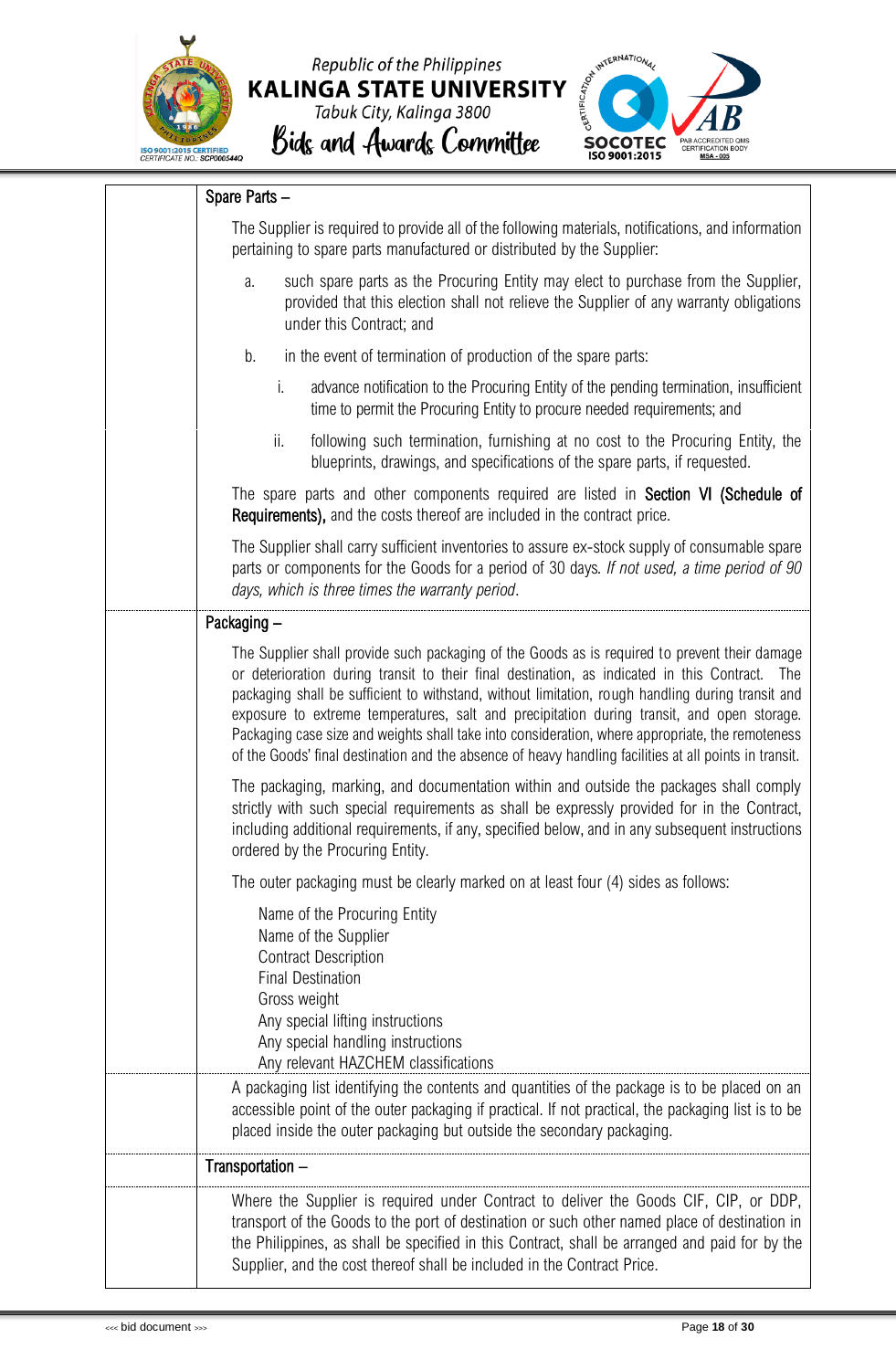



|                | Where the Supplier is required under this Contract to transport the Goods to a specified place of<br>destination within the Philippines, defined as the Project Site, transport to such place of destination<br>in the Philippines, including insurance and storage, as shall be specified in this Contract, shall be<br>arranged by the Supplier, and related costs shall be included in the contract price.<br>Where the Supplier is required under Contract to deliver the Goods CIF, CIP or DDP, Goods<br>are to be transported on carriers of Philippine registry. In the event that no carrier of<br>Philippine registry is available, Goods may be shipped by a carrier which is not of Philippine<br>registry provided that the Supplier obtains and presents to the Procuring Entity certification<br>to this effect from the nearest Philippine consulate to the port of dispatch. In the event that<br>carriers of Philippine registry are available but their schedule delays the Supplier in its<br>performance of this Contract the period from when the Goods were first ready for shipment<br>and the actual date of shipment the period of delay will be considered force majeure.<br>The Procuring Entity accepts no liability for the damage of Goods during transit other than<br>those prescribed by INCOTERMS for DDP deliveries. In the case of Goods supplied from<br>within the Philippines or supplied by domestic Suppliers risk and title will not be deemed to |
|----------------|---------------------------------------------------------------------------------------------------------------------------------------------------------------------------------------------------------------------------------------------------------------------------------------------------------------------------------------------------------------------------------------------------------------------------------------------------------------------------------------------------------------------------------------------------------------------------------------------------------------------------------------------------------------------------------------------------------------------------------------------------------------------------------------------------------------------------------------------------------------------------------------------------------------------------------------------------------------------------------------------------------------------------------------------------------------------------------------------------------------------------------------------------------------------------------------------------------------------------------------------------------------------------------------------------------------------------------------------------------------------------------------------------------------------------------------------------------------------------------------------|
|                | have passed to the Procuring Entity until their receipt and final acceptance at the final<br>destination.<br>Intellectual Property Rights -                                                                                                                                                                                                                                                                                                                                                                                                                                                                                                                                                                                                                                                                                                                                                                                                                                                                                                                                                                                                                                                                                                                                                                                                                                                                                                                                                 |
|                | The Supplier shall indemnify the Procuring Entity against all third-party claims of infringement                                                                                                                                                                                                                                                                                                                                                                                                                                                                                                                                                                                                                                                                                                                                                                                                                                                                                                                                                                                                                                                                                                                                                                                                                                                                                                                                                                                            |
|                | of patent, trademark, or industrial design rights arising from the use of the Goods or any part<br>thereof.                                                                                                                                                                                                                                                                                                                                                                                                                                                                                                                                                                                                                                                                                                                                                                                                                                                                                                                                                                                                                                                                                                                                                                                                                                                                                                                                                                                 |
| 2.2            | Partial payment is not allowed except.                                                                                                                                                                                                                                                                                                                                                                                                                                                                                                                                                                                                                                                                                                                                                                                                                                                                                                                                                                                                                                                                                                                                                                                                                                                                                                                                                                                                                                                      |
| $\overline{4}$ | The inspections and tests that will be conducted are: Testing and Sealing by the Inspectorate and<br>Acceptance Committee of the University, including a COA representative, TWG, and end-users<br>representatives.                                                                                                                                                                                                                                                                                                                                                                                                                                                                                                                                                                                                                                                                                                                                                                                                                                                                                                                                                                                                                                                                                                                                                                                                                                                                         |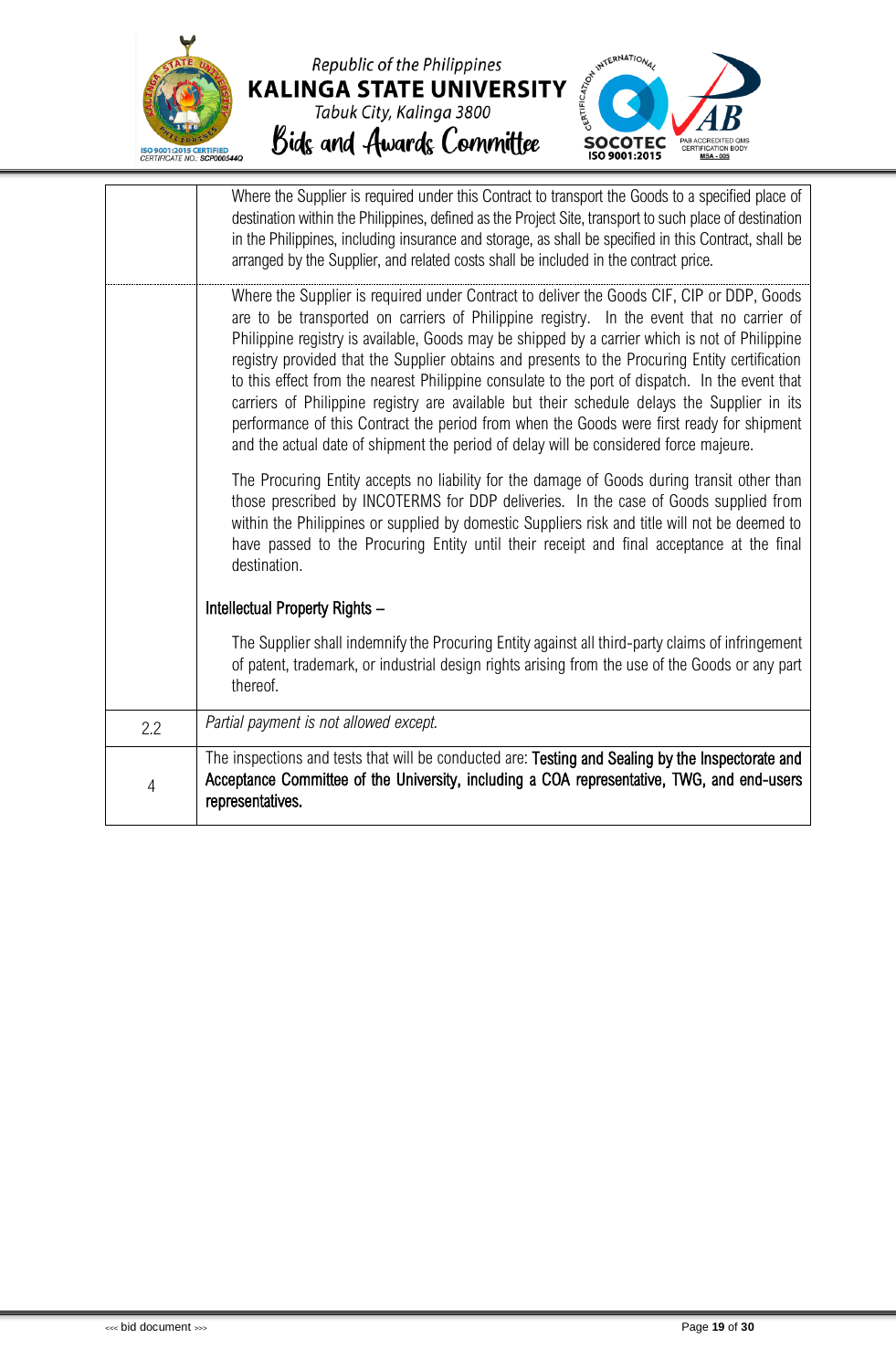

## *Section VI. Schedule of Requirements*

<span id="page-20-0"></span>The delivery schedule expressed as weeks/months stipulates hereafter a delivery date, which is the date of delivery to the project site.

| No. | Lot and Reference                             | Qtv | Unit | Delivered,<br>Weeks/Months                                                                                                                     |  |  |
|-----|-----------------------------------------------|-----|------|------------------------------------------------------------------------------------------------------------------------------------------------|--|--|
|     | <b>Purchase and Delivery of ICT Equipment</b> |     | lot  | Delivery shall be completed within <b>FORTY-</b><br>CALENDAR<br><b>FIVE</b><br><b>DAYS</b><br>(45)<br>upon<br>acceptance of the Purchase Order |  |  |

#### Note:

- *a) Contract Warranty:* One (1) year from the date of acceptance
- *b) To be delivered at:* KSU-Main Campus, National Highway, Purok 6, Bulanao, Tabuk City, Kalinga, Philippines

I hereby certify to comply and deliver the above requirements.

\_\_\_\_\_\_\_\_\_\_\_\_\_\_\_\_\_\_\_\_\_\_\_\_\_\_\_\_ \_\_\_\_\_\_\_\_\_\_\_\_\_\_\_\_\_\_\_\_\_\_\_\_\_\_ \_\_\_\_\_\_\_\_\_\_\_\_\_ Name of Company/Bidder Signature Over Printed Name Date of Representative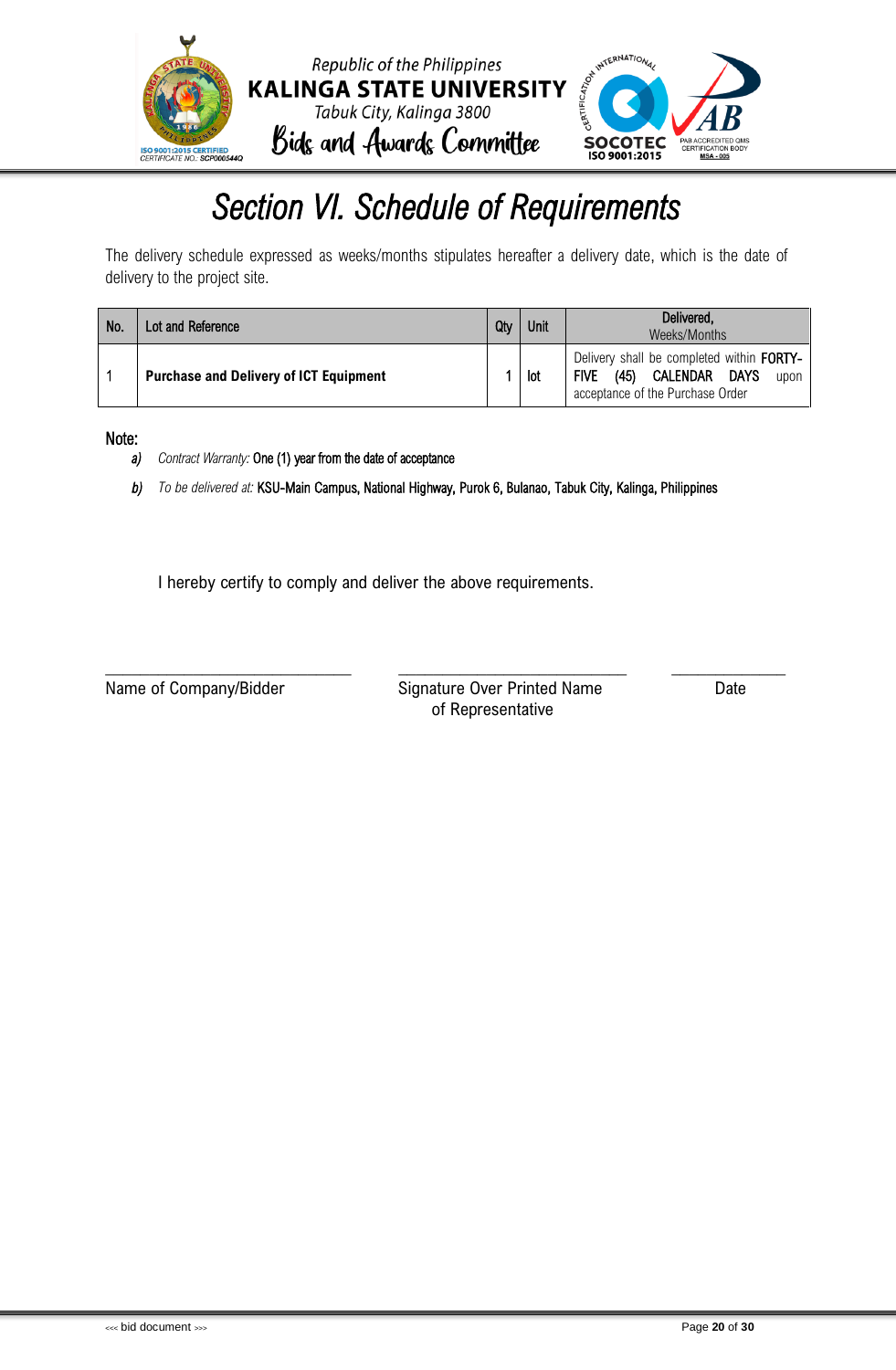

# <span id="page-21-0"></span>*Section VII. Technical Specifications*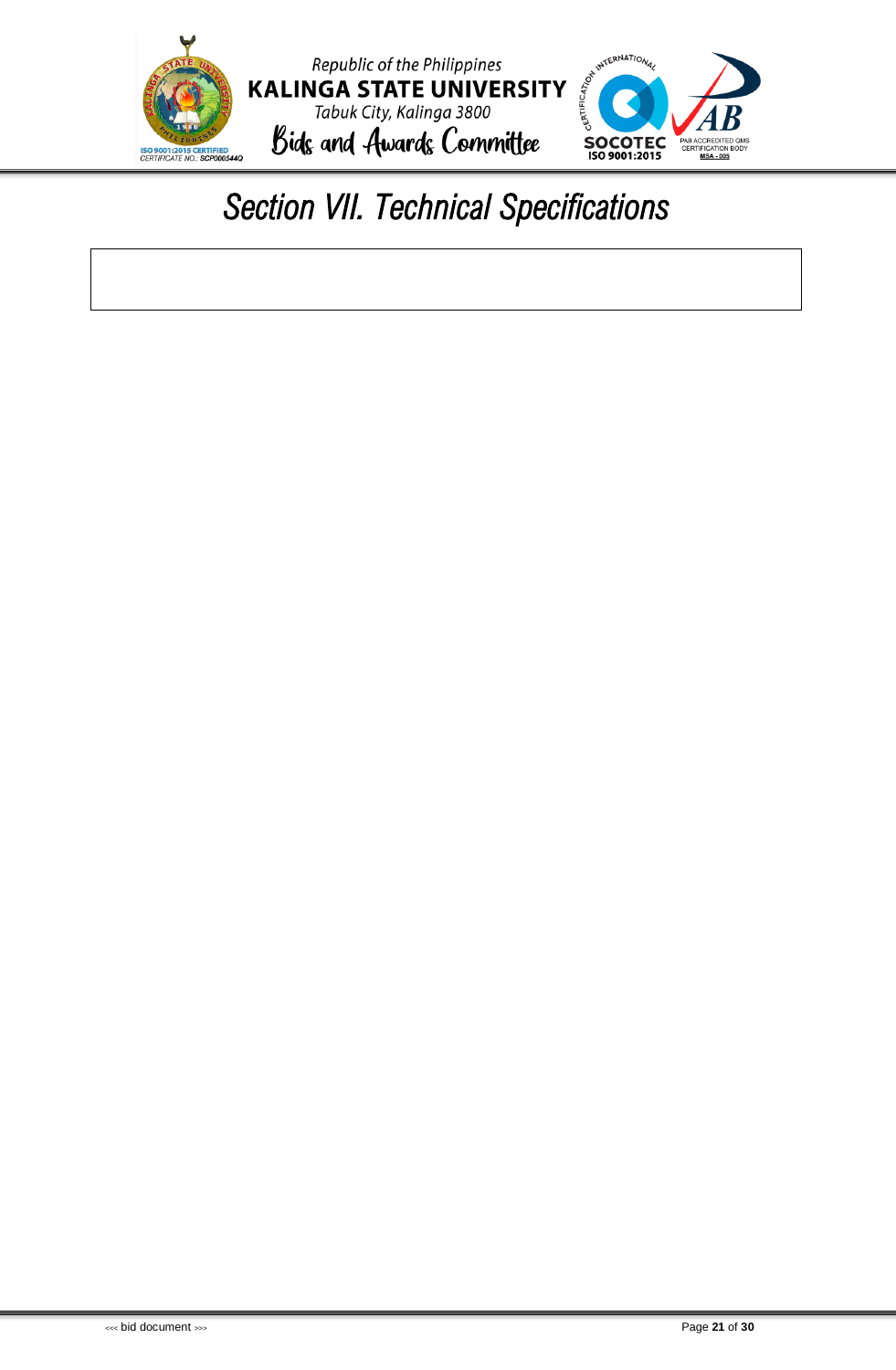

Republic of the Philippines KALINGA STATE UNIVERSITY<br>Tabuk City, Kalinga 3800<br>Bids and Awards Committee



### Technical Specifications

|                    |                                                                                                                                                                                                                                                                                                                                                                                                                                                                                                                                                                                                                                                                                                                                                                                                                       |                  |             | <b>STATEMENT OF COMPLIANCE</b>                                                                                                                                                                                                                                                                                                                                                                                                                                                                                                                                                                                                                                                                                                                                                                                                                                                                                                                                                                                                                                                                                                                     |
|--------------------|-----------------------------------------------------------------------------------------------------------------------------------------------------------------------------------------------------------------------------------------------------------------------------------------------------------------------------------------------------------------------------------------------------------------------------------------------------------------------------------------------------------------------------------------------------------------------------------------------------------------------------------------------------------------------------------------------------------------------------------------------------------------------------------------------------------------------|------------------|-------------|----------------------------------------------------------------------------------------------------------------------------------------------------------------------------------------------------------------------------------------------------------------------------------------------------------------------------------------------------------------------------------------------------------------------------------------------------------------------------------------------------------------------------------------------------------------------------------------------------------------------------------------------------------------------------------------------------------------------------------------------------------------------------------------------------------------------------------------------------------------------------------------------------------------------------------------------------------------------------------------------------------------------------------------------------------------------------------------------------------------------------------------------------|
| <b>ITEM</b><br>NO. | <b>ITEM AND DESCRIPTION</b>                                                                                                                                                                                                                                                                                                                                                                                                                                                                                                                                                                                                                                                                                                                                                                                           | QTY              | <b>UNIT</b> | [Bidders must state here either "Comply" or<br>"Not Comply" against each of the individual<br>parameters of each Specification stating the<br>corresponding performance parameter of the<br>Equipment offered. Statements of "Comply" or<br>"Not Comply" must be supported by evidence in<br>a Bidders Bid and cross-referenced to that<br>evidence. Evidence shall be in the form of<br>manufacturer's un-amended sales literature,<br>unconditional statements of Specification and<br>compliance issued by the manufacturer,<br>samples, independent test data etc., as<br>appropriate. A statement that is not supported<br>by evidence or is subsequently found to be<br>contradicted by the evidence presented will<br>render the Bid under evaluation liable for<br>rejection. A statement either in the Bidder's<br>statement of compliance or the supporting<br>evidence that is found to be false either during<br>Bid evaluation, post-qualification or the<br>execution of the Contract may be regarded as<br>fraudulent and render the Bidder or supplier<br>liable for prosecution subject to the applicable<br>laws and issuances.] |
|                    | <b>DESKTOP</b>                                                                                                                                                                                                                                                                                                                                                                                                                                                                                                                                                                                                                                                                                                                                                                                                        |                  |             |                                                                                                                                                                                                                                                                                                                                                                                                                                                                                                                                                                                                                                                                                                                                                                                                                                                                                                                                                                                                                                                                                                                                                    |
| 1                  | Monitor: 23.6-inch LED Backlit LCD Monitor 65E2KAC1PH;<br>Processor: Intel Core i7-9700 (8C / 8T, 3.0 / 4.7GHz, 12MB);<br>Graphics: NVIDIA GeForce GT 730 2GB GDDR5; Chipset: Intel<br>B365; Memory: 1x 4GB DIMM DDR4-2666; Storage: 1TB HDD<br>7200rpm 3.5"; Optical: 9.0mm DVD±RW; Ethernet: Integrated<br>100/1000M; Media Reader: 7-in-1 Card Reader; WLAN +<br>Bluetooth: 11ac, 2x2 + BT4.0; Color Chassis: Black Bezel: Warm<br>Silver; Keyboard: USB Keyboard, Black, English; Mouse: USB<br>Mouse, Black; Power Supply: 180W 85% Energy Star; Operating<br>System: Perpetual License Windows 10 Home 64, English;<br>Bundled Software: Perpetual License Office Home 2019, 3-year<br>antivirus license                                                                                                        | 40               | unit        |                                                                                                                                                                                                                                                                                                                                                                                                                                                                                                                                                                                                                                                                                                                                                                                                                                                                                                                                                                                                                                                                                                                                                    |
| $\mathbf{2}$       | LAPTOP, Intel Core i3-1005G1 (2C/ 4T, 1.2/ 3.4GHz, 4MB)/<br>Integrated Intel UHD Graphics/ 4GB DDR4-2666/ 128GB SSD M.2<br>2242 PCIe NVMe 3.0x2 + 1TB HDD 5400rpm 2.5"/ 14" FHD<br>(1920x1080) perpetual license Windows 10, License MS Office<br>Home, Backpack Bag                                                                                                                                                                                                                                                                                                                                                                                                                                                                                                                                                  | $\overline{7}$   | unit        |                                                                                                                                                                                                                                                                                                                                                                                                                                                                                                                                                                                                                                                                                                                                                                                                                                                                                                                                                                                                                                                                                                                                                    |
| 3                  | LAPTOP, Intel Core i7-10510U/ 8GB/ 512GB SSD/ NVIDIA GeForce<br>MX330 2GB GDDR6/ 15.6" FHD (1920x1080) IPS 120Hz/<br>perpetual license Windows 10, License MS Office Home, Backpack<br>Bag                                                                                                                                                                                                                                                                                                                                                                                                                                                                                                                                                                                                                            | $\boldsymbol{6}$ | unit        |                                                                                                                                                                                                                                                                                                                                                                                                                                                                                                                                                                                                                                                                                                                                                                                                                                                                                                                                                                                                                                                                                                                                                    |
| 4                  | UPS, 650VA, run time for load 325W, Max input current 5.0A                                                                                                                                                                                                                                                                                                                                                                                                                                                                                                                                                                                                                                                                                                                                                            | 15               | unit        |                                                                                                                                                                                                                                                                                                                                                                                                                                                                                                                                                                                                                                                                                                                                                                                                                                                                                                                                                                                                                                                                                                                                                    |
| 5                  | LCD Projector, Aspect ratio-16:09, focal length-20.42 mm - 24.5<br>mm, screen size-30 inches - 300 inches, LCD-0.67 inch with MLA<br>(D10), Lamp-UHE, 210 W, 6,000 h durability, 10,000 h durability<br>(economy mode), White Light Output-3,400 Lumen - 2,110 Lumen<br>(economy) in accordance with ISO 21118:2012, Color Light<br>output-3,400 Lumen- 2,110 Lumen (economy) in accordance with<br>IDMS15.4, Dimension Excluding Feet (W x H x D)-302 x 252 x 92<br>mm (Width x Depth x Height), Projection Technology-3LCD<br>Technology, RGB liquid crystal shutter, color light output-3,400<br>Lumen- 2,110 Lumen (economy) in accordance with IDMS15.4,<br>white light output-3,400 Lumen - 2,110 Lumen (economy) in<br>accordance with ISO 21118:2012, contrast ratio-15,000 : 1,<br>accessories: White Screen | $\mathbf{2}$     | unit        |                                                                                                                                                                                                                                                                                                                                                                                                                                                                                                                                                                                                                                                                                                                                                                                                                                                                                                                                                                                                                                                                                                                                                    |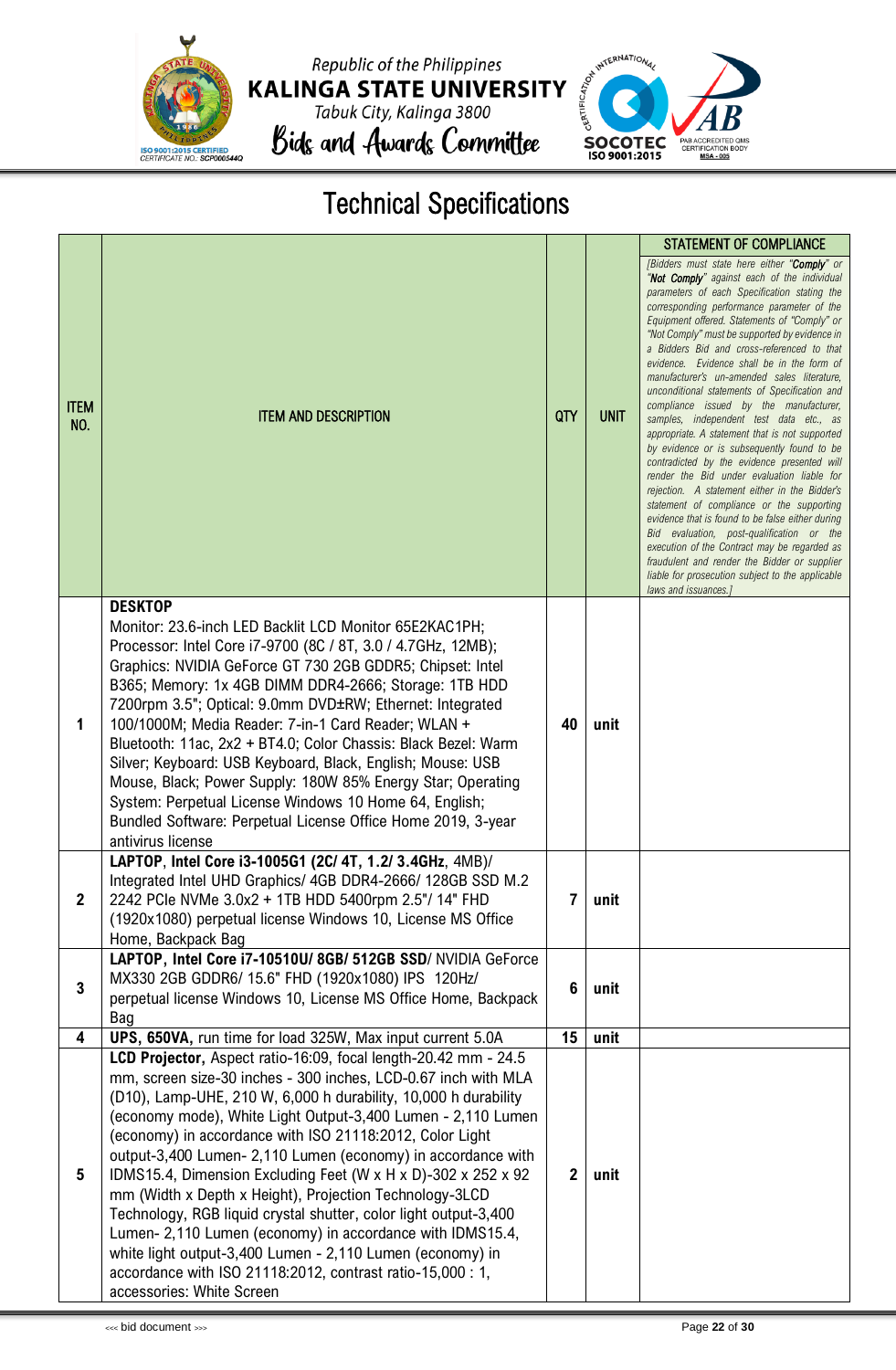

### Republic of the Philippines **KALINGA STATE UNIVERSITY** Tabuk City, Kalinga 3800

Bids and Awards Committee



**6 AUTOMATIC VOLTAGE REGULATOR**, Maximum Output Voltage: 3,000 VA; Range of Input Voltage: 140V - 250V; Input/ Output Voltage: 110V and 220V; Accuracy of Voltage: 220V +/- 3% and 110V +/- 6%; Over - Voltage Protection Value: 246V + ~4%; Under - Voltage Protection Value:  $184V + -4\%$ **15 unit 7 PRINTER, L6190, 3-in-1 (print, copy and scan), high speed and** auto-duplex, **2 unit 8 PRINTER, L1455,** All-in-One Printer, Automatic Duplex, print speed up to 32ppm/20ppm **1 unit** Terms and Conditions: a) All Equipment and components should be branded (not clone, imitation, or assembled) and brand new. The units should be delivered duly packed and sealed by the direct company/ manufacturer. b) Availability of parts in the local market by local distributor c) Provision of Technical Data Sheet (TDS) as part of financial proposal indicating the brand name and model of item/s. The TDS will be used as documents for accreditation of programs, inventory of equipment, and for post qualification of offers. d) Provision of Operations and Maintenance Manual of the item/s as applicable e) Prior to issuing the Certificate of Complete Deliveries, the Equipment's testing and ceiling must be conducted with the end-users and TWGs. During this activity, the Supplier, upon request of the ICT, will configure the BIOS of Desktops and Laptops in the presence of ICT personnel whereupon "property of KSU or any other similar texts" shall be flashed upon boot-up of the system. This shall be done as part of knowledge transfer.  $\eta$  1 year warranty of service and device/equipment based on the unit. g) During or after the delivery, the Supplier shall submit the following requirements: 1. Delivery Receipt 2. Supplier's Sales Invoice 3. Operation's Manual 4. Warranty or KSU will decuct 1% on the total value of the equipment as Retention Money After Sales Requirements: a) Under warranty coverage: If unrepairable within 7 days, a free service backup unit (1:1) or service spare part of the same or higher specification must be provided by the supplier until the defective unit/part is considered repaired/replaced. b) Monday to Friday, office hours technical support and service. c) Capable of providing technical service/assistance within 24 hours OR next business day on-site (NBDOS) service warranty.

I hereby certify to comply with all the above Technical Specifications.

Name of Company/Bidder Signature Over Printed Name Date of Representative

\_\_\_\_\_\_\_\_\_\_\_\_\_\_\_\_\_\_\_\_\_\_\_\_\_\_\_ \_\_\_\_\_\_\_\_\_\_\_\_\_\_\_\_\_\_\_\_\_\_\_\_\_\_\_\_ \_\_\_\_\_\_\_\_\_\_\_\_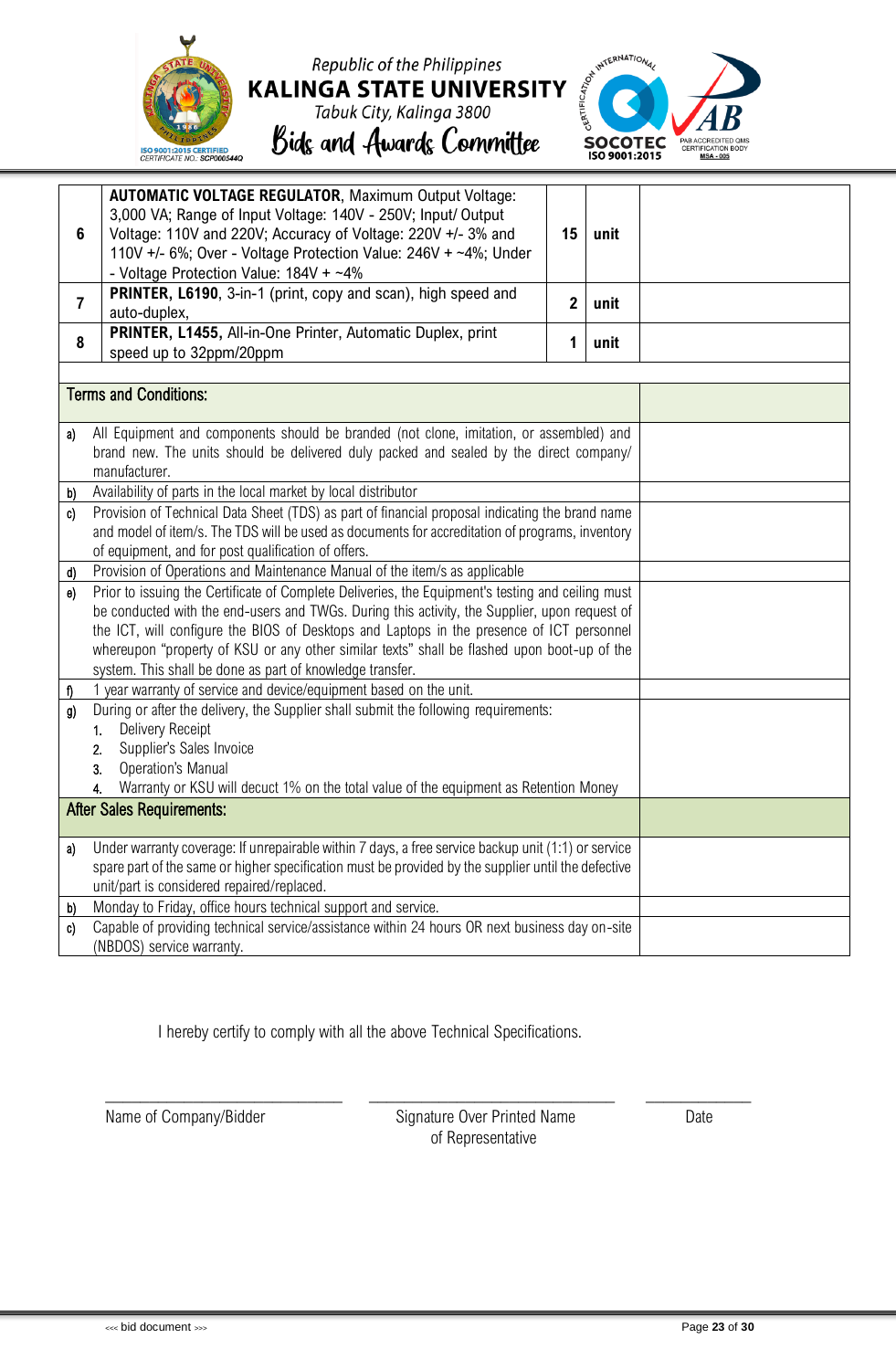

## <span id="page-24-0"></span>*Section VIII. Checklist of Technical and Financial Documents*

### Notes on the Checklist of Technical and Financial Documents

The prescribed documents in the Checklist are mandatory to be submitted in the Bid, but shall be subject to the following:

- a. GPPB Resolution No. 09-2020 on the efficient procurement measures during a State of Calamity or other similar issuances that shall allow the use of alternate documents in lieu of the mandated requirements; or
- b. Any subsequent GPPB issuances adjusting the documentary requirements after the effectivity of the adoption of the PBDs.

The BAC shall be checking the submitted documents of each Bidder against this Checklist to ascertain if they are all present, using a non-discretionary "pass/fail" criterion pursuant to Section 30 of the 2016 revised IRR of RA No. 9184.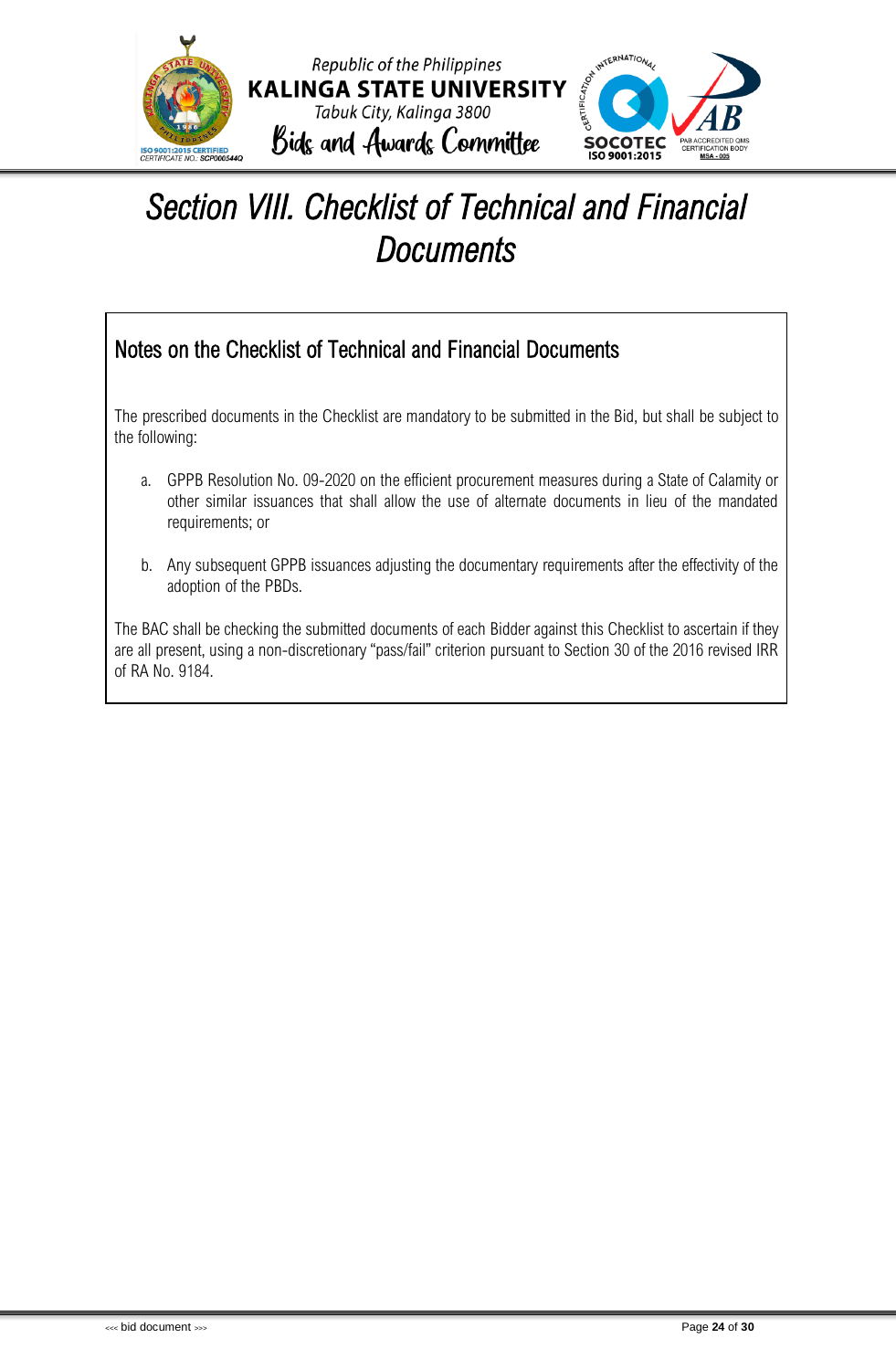





### Checklist of Technical Documents

| Name of Project                  | : PURCHASE AND DELIVERY OF ICT EQUIPMENT |
|----------------------------------|------------------------------------------|
| Approved Budget for the Contract | $\therefore$ Php 3,892,800.00            |
| Name of Bidder                   |                                          |
| Address of Bidder                |                                          |

| <b>ITEM NO.</b><br><b>REQUIREMENTS</b>                                                                                                                          | <b>PASSED</b> | <b>FAILED</b> |
|-----------------------------------------------------------------------------------------------------------------------------------------------------------------|---------------|---------------|
| <b>TECHNICAL COMPONENT ENVELOPE</b>                                                                                                                             |               |               |
| <b>Class "A" Documents</b>                                                                                                                                      |               |               |
| <b>Legal Documents</b>                                                                                                                                          |               |               |
| Valid PhilGEPS Registration Certificate (Platinum Membership) (all pages);<br>А.                                                                                |               |               |
| or                                                                                                                                                              |               |               |
| Registration certificate from Securities and Exchange Commission (SEC),<br>B.                                                                                   |               |               |
| Department of Trade and Industry (DTI) for sole proprietorship, or Cooperative                                                                                  |               |               |
| Development Authority (CDA) for cooperatives or its equivalent document, and<br>Mayor's or Business permit issued by the city or municipality where the<br>C.   |               |               |
| principal place of business of the prospective bidder is located, or the                                                                                        |               |               |
| equivalent document for Exclusive Economic Zones or Areas; and                                                                                                  |               |               |
| Tax clearance per E.O. No. 398, s. 2005, as finally reviewed and approved by<br>D.                                                                              |               |               |
| the Bureau of Internal Revenue (BIR).                                                                                                                           |               |               |
| <b>Technical Documents</b>                                                                                                                                      |               |               |
| Statement of the prospective bidder of all its ongoing government and private<br>Е.                                                                             |               |               |
| contracts, including contracts awarded but not yet started, if any, whether                                                                                     |               |               |
| similar or not similar in nature and complexity to the contract to be bid; and                                                                                  |               |               |
| Statement of the bidder's Single Largest Completed Contract (SLCC) similar<br>F.<br>to the contract to be bid, except under conditions provided for in Sections |               |               |
| 23.4.1.3 and 23.4.2.4 of the 2016 revised IRR of RA No. 9184, within the                                                                                        |               |               |
| relevant period as provided in the Bidding Documents;                                                                                                           |               |               |
|                                                                                                                                                                 |               |               |
| This statement shall be supported with any of the following as applicable:                                                                                      |               |               |
| For Government Contracts:<br>a)                                                                                                                                 |               |               |
| Certificate of Final Acceptance (CFA) and/or Certificate of Complete Deliveries<br>i.                                                                           |               |               |
| (CCD) signed by Head of the Procuring Entity (HOPE) or its duly authorized<br>representative, or                                                                |               |               |
| Official Receipt(s) of the bidder covering the full amount of the contract; or<br>ii.                                                                           |               |               |
| Sales Invoice issued for the contract, if completed.                                                                                                            |               |               |
| <b>For Private Contracts:</b><br>b)                                                                                                                             |               |               |
| End-user's Acceptance, or                                                                                                                                       |               |               |
| Official Receipt(s) of the bidder covering the full amount of the contract; and<br>ii.                                                                          |               |               |
| Original copy of Bid Security. If in the form of a Surety Bond, also submit a<br>G.                                                                             |               |               |
| certification issued by the Insurance Commission; or                                                                                                            |               |               |
| Original copy of Notarized Bid Securing Declaration; and                                                                                                        |               |               |
| Conformity with the Technical Specifications, which include the following:<br>Н.                                                                                |               |               |
| Production/Delivery Schedule based on Section VI- Schedule of Requirements<br>a)                                                                                |               |               |
| Manpower Requirements, which shall include the following:<br>b)                                                                                                 |               |               |
| Organizational chart for the Contract to be bid;<br>1)                                                                                                          |               |               |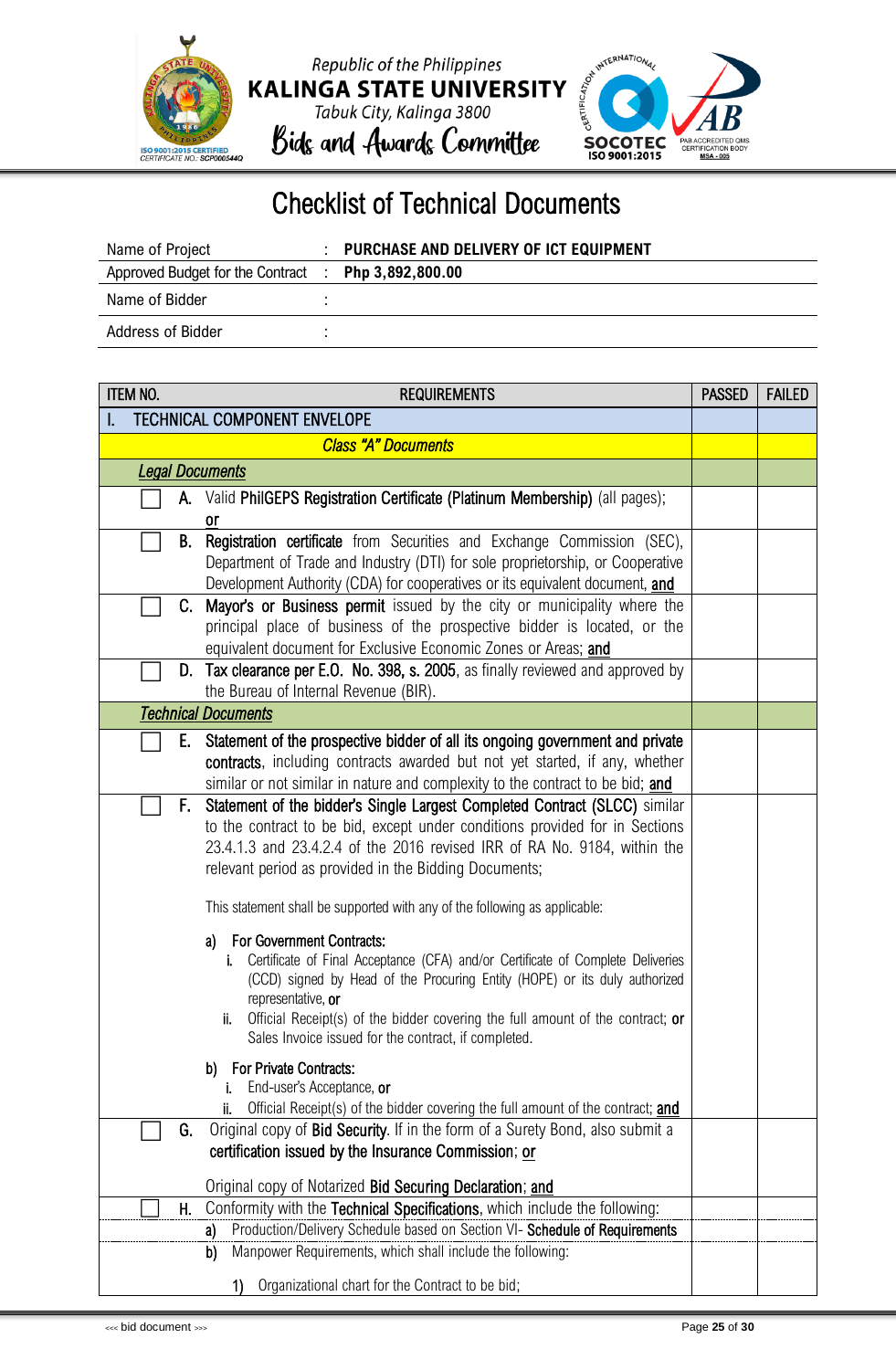

# Republic of the Philippines KALINGA STATE UNIVERSITY<br>Tabuk City, Kalinga 3800<br>Bids and Awards Committee



| <b>ITEM NO.</b> | <b>REQUIREMENTS</b>                                                                                                                                                                                                                                                                                                                                                                                                       | <b>PASSED</b> | <b>FAILED</b> |
|-----------------|---------------------------------------------------------------------------------------------------------------------------------------------------------------------------------------------------------------------------------------------------------------------------------------------------------------------------------------------------------------------------------------------------------------------------|---------------|---------------|
|                 | List of Bidder's Key Personnel to be assigned to the Contract to be bid, with<br>2)                                                                                                                                                                                                                                                                                                                                       |               |               |
|                 | their complete qualification and experience data, as follows:                                                                                                                                                                                                                                                                                                                                                             |               |               |
|                 | Key Personnel's Bio-data;<br>j)                                                                                                                                                                                                                                                                                                                                                                                           |               |               |
|                 | Key Personnel's Certificate/s of Employment<br>ii)                                                                                                                                                                                                                                                                                                                                                                        |               |               |
|                 | Key Personnel's Certificate/s of Training<br>iii)<br>After-Sales/Parts, if applicable<br>3)                                                                                                                                                                                                                                                                                                                               |               |               |
|                 | and                                                                                                                                                                                                                                                                                                                                                                                                                       |               |               |
|                 | Original duly signed revised Omnibus Sworn Statement, with the<br>I.<br>following supporting paragraphs as follows:                                                                                                                                                                                                                                                                                                       |               |               |
|                 | Signatory is proprietor/duly authorized representative of bidder.<br>1)                                                                                                                                                                                                                                                                                                                                                   |               |               |
|                 | Full power and authority to perform acts or represent bidder.<br>2)                                                                                                                                                                                                                                                                                                                                                       |               |               |
|                 | 3)<br>Not "blacklisted" or barred from bidding                                                                                                                                                                                                                                                                                                                                                                            |               |               |
|                 | Each document is authentic copy of original, complete, and correct.<br>4)                                                                                                                                                                                                                                                                                                                                                 |               |               |
|                 | Authorizing Head of Procuring Entity to verify all documents submitted.<br>5)                                                                                                                                                                                                                                                                                                                                             |               |               |
|                 | Not related to HOPE, BAC, TWG, Secretariat, PMO/IU, within 3rd civil degree.<br>6)                                                                                                                                                                                                                                                                                                                                        |               |               |
|                 | Complies with existing labor laws and standards.<br>7)                                                                                                                                                                                                                                                                                                                                                                    |               |               |
|                 | Aware of and undertaken responsibilities as a bidder.<br>8)                                                                                                                                                                                                                                                                                                                                                               |               |               |
|                 | Did not give any commission, amount, fee, or consideration.<br>9)                                                                                                                                                                                                                                                                                                                                                         |               |               |
|                 | 10) Failure to perform or deliver any of the obligations and undertakings in the<br>Contract shall be sufficient grounds to constitute criminal liability for Swindling                                                                                                                                                                                                                                                   |               |               |
|                 | (Estafa) or the commission of fraud with unfaithfulness or abuse of confidence<br>through misappropriating or converting any payment received by a person or<br>entity under an obligation involving the duty to deliver certain goods or<br>services, to the prejudice of the public and the government of the Philippines<br>pursuant to Article 315 of Act No. 3815 s. 1930, as amended, or the Revised<br>Penal Code. |               |               |
|                 | i.1. if applicable, Original Notarized Secretary's Certificate in case of a<br>corporation, partnership, or cooperative; or Original Special Power of<br>Attorney of all members of the joint venture giving full power and<br>authority to its officer to sign the OSS and do acts to represent the Bidder<br>(Authority of the signatory)                                                                               |               |               |
|                 | i.2. Integrity Pledge of KSU Service Provider with the attached ID of AMO                                                                                                                                                                                                                                                                                                                                                 |               |               |
|                 | and                                                                                                                                                                                                                                                                                                                                                                                                                       |               |               |
|                 | <b>Financial Documents</b>                                                                                                                                                                                                                                                                                                                                                                                                |               |               |
|                 | The Supplier's <b>Audited Financial Statements</b> , showing, among others, the<br>J.<br>Supplier's total and current assets and liabilities, stamped "received" by the<br>BIR or its duly accredited and authorized institutions, for the preceding<br>calendar year which should not be earlier than two (2) years from the date of<br>bid submission; and                                                              |               |               |
|                 | The prospective bidder's computation of Net Financial Contracting Capacity<br>K.<br>(NFCC); or                                                                                                                                                                                                                                                                                                                            |               |               |
|                 | A committed Line of Credit from a Universal or Commercial Bank in lieu of its<br>NFCC computation.                                                                                                                                                                                                                                                                                                                        |               |               |
|                 | <b>Class "B" Documents</b>                                                                                                                                                                                                                                                                                                                                                                                                |               |               |
|                 | If applicable, a duly signed joint venture agreement (JVA) in case the joint<br>L.<br>venture is already in existence; or                                                                                                                                                                                                                                                                                                 |               |               |
|                 | duly notarized statements from all the potential joint venture partners stating<br>that they will enter into and abide by the provisions of the JVA in the instance<br>that the bid is successful.                                                                                                                                                                                                                        |               |               |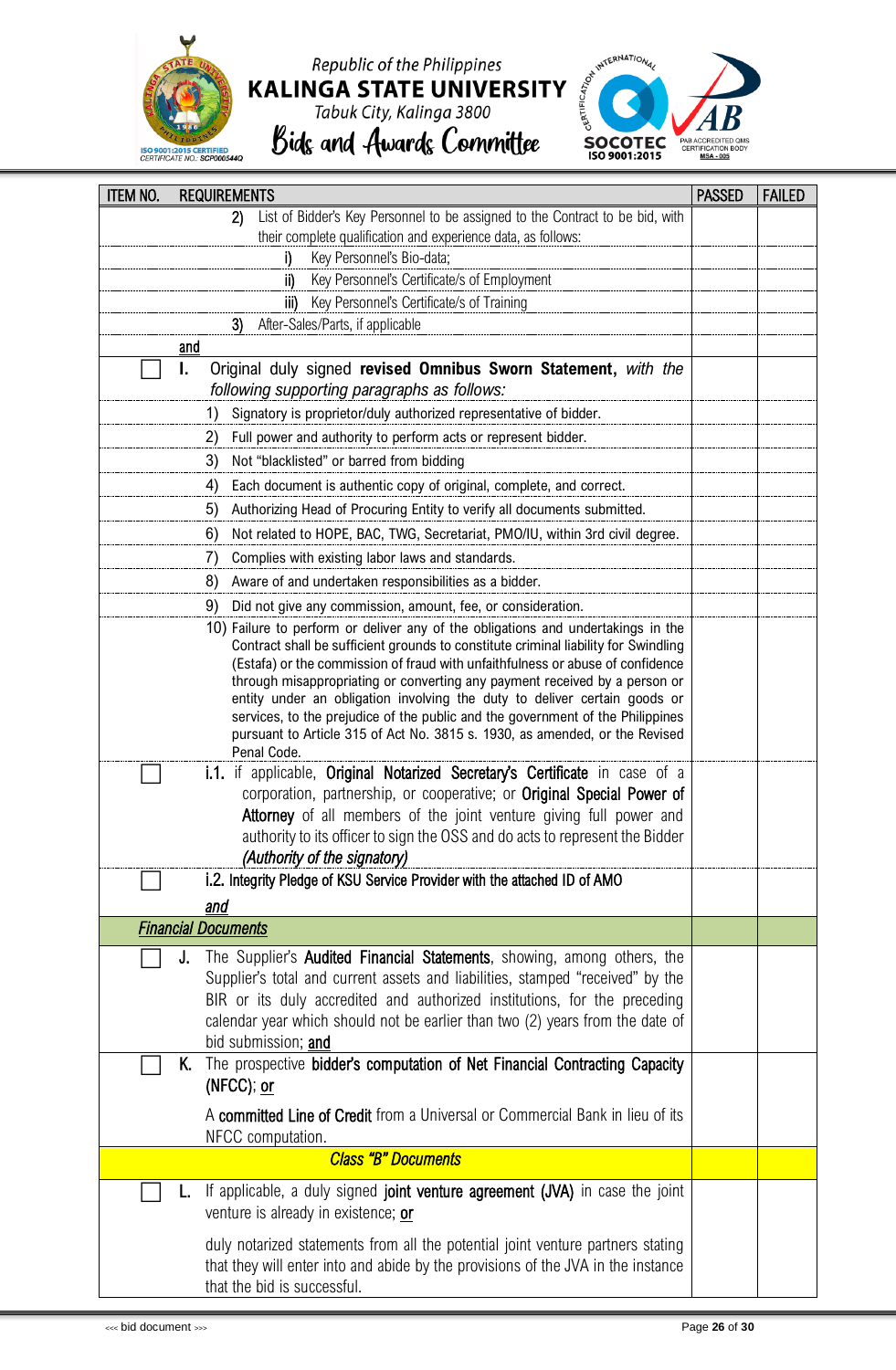

| Other documentary requirements under RA No. 9184 (as applicable)                                                                                                                                                                                                                                            |  |
|-------------------------------------------------------------------------------------------------------------------------------------------------------------------------------------------------------------------------------------------------------------------------------------------------------------|--|
| M. [For foreign bidders claiming by reason of their country's extension of<br>reciprocal rights to Filipinos] Certification from the relevant government office<br>of their country stating that Filipinos are allowed to participate in government<br>procurement activities for the same item or product. |  |
| N. Certification from the DTI if the Bidder claims preference as a Domestic Bidder<br>or Domestic Entity.                                                                                                                                                                                                   |  |
| <b>0.</b> Certificate of Exclusive Distributorship, if applicable                                                                                                                                                                                                                                           |  |

#### *NOTE:*

- 1. Any missing, incomplete, or patently insufficient document in the above-mentioned Checklist is a ground for outright rejection (non-complying) of the bid.
- 2. For hassle-free and easier bid evaluation, the Technical Envelope is preferably soft bounded and with Ear-Tabbing for each Checklist. Ring bounded is discouraged. The bidder is encouraged to provide Ear-Tabbing and corresponding Pages for "Not Applicable" Item and provide certification that such items are not applicable in their Company.

### CHECKED BY:

BAC MEMBER's/TWG's Name and Signature: \_\_\_\_\_\_\_\_\_\_\_\_\_\_\_\_\_\_\_\_\_\_\_\_\_\_\_\_\_\_\_\_\_\_\_\_\_\_\_\_\_\_\_\_

DATE AND TIME OF EVALUATION:

REMARKS: **is a contract Eligible/ Passed** 

⬜ Non-Eligible/ Failed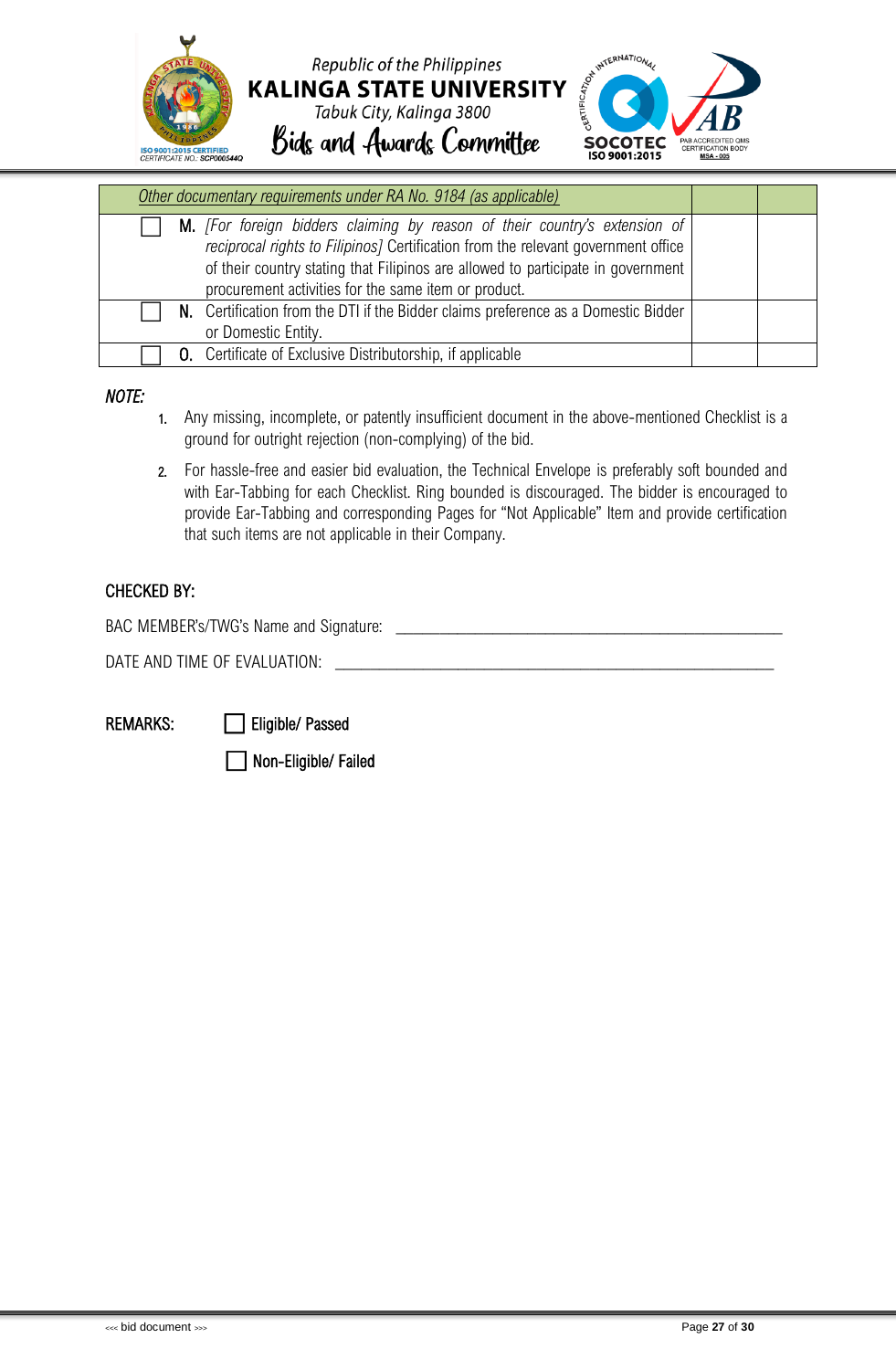

### Checklist of Financial Documents

| Name of Project                                     | PURCHASE AND DELIVERY OF ICT EQUIPMENT |
|-----------------------------------------------------|----------------------------------------|
| Approved Budget for the Contract : Php 3,892,800.00 |                                        |
| Name of Bidder                                      |                                        |
| Address of Bidder                                   |                                        |

|                                           | <b>ITEM NO.</b><br><b>REQUIREMENTS</b> |    | <b>PASSED</b>                                                        | <b>FAILED</b> |  |
|-------------------------------------------|----------------------------------------|----|----------------------------------------------------------------------|---------------|--|
| <b>FINANCIAL COMPONENT ENVELOPE</b><br>H. |                                        |    |                                                                      |               |  |
|                                           |                                        | А. | Original of duly signed and accomplished Financial Bid Form; and     |               |  |
|                                           |                                        |    | <b>B.</b> Original of duly signed and accomplished Price Schedule(s) |               |  |
|                                           |                                        |    | C. Technical data sheet of Equipment, as applicable                  |               |  |

#### *NOTE:*

- **1.** Any missing, incomplete, or patently insufficient document in the above-mentioned Checklist is a ground for outright rejection (non-complying) of the bid.
- **2.** For hassle-free and easier bid evaluation, the Financial Envelope is preferably soft bounded and with Ear-Tabbing for each Checklist. Ring bounded is discouraged.
- **3. Each and every page of the Documents comprising the Financial Proposal shall be signed by the duly authorized representative/s of the Bidder**. Failure to do so shall be a ground for the rejection of the bid.

#### **CHECKED BY:**

BAC MEMBER's/TWG's Name and Signature: \_\_\_\_\_\_\_\_\_\_\_\_\_\_\_\_\_\_\_\_\_\_\_\_\_\_\_\_\_\_\_\_\_\_\_\_\_\_\_\_\_

DATE AND TIME OF EVALUATION:

#### **REMARKS:**

⬜ **Complying** 

⬜ **Non-Complying**